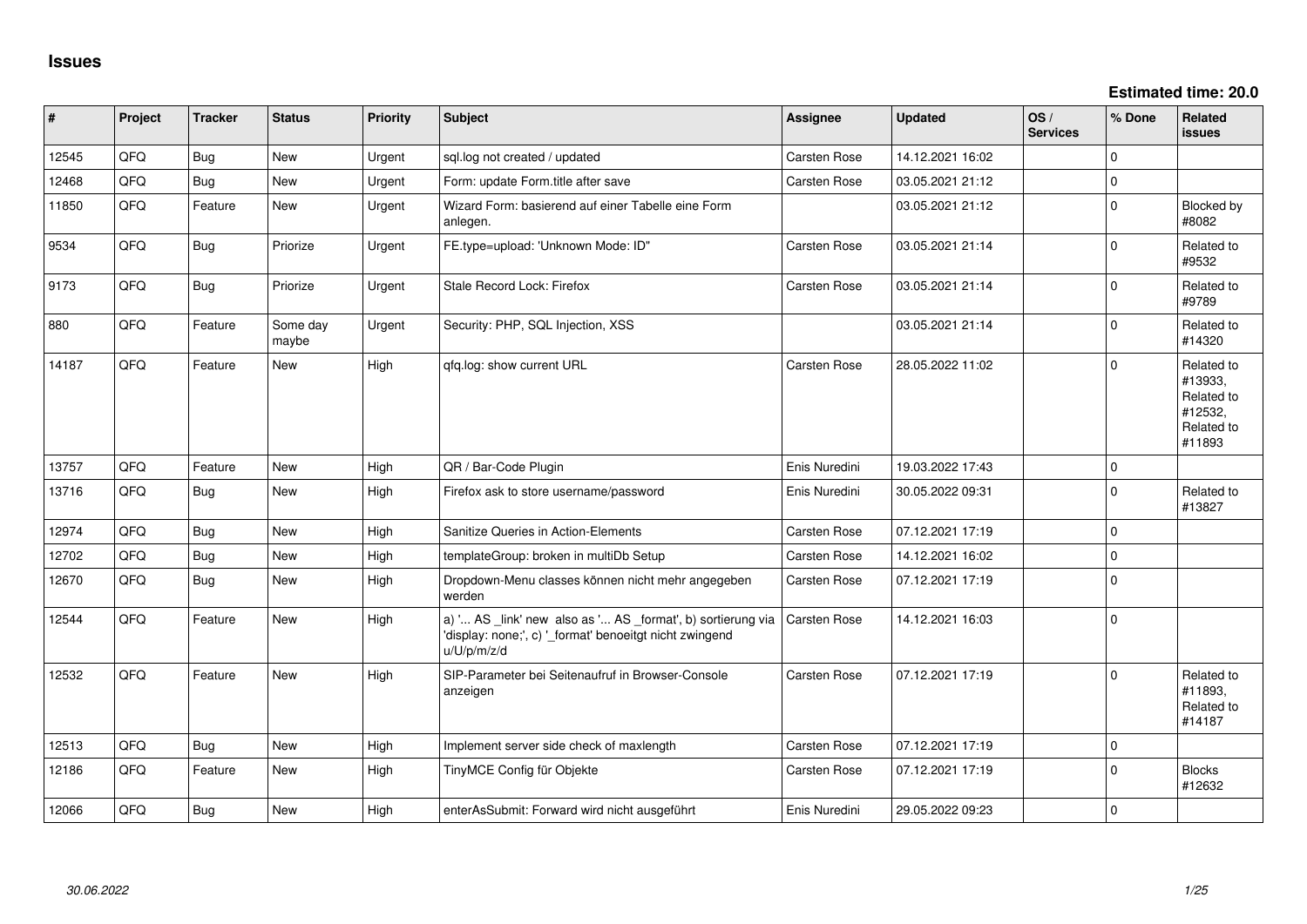| #     | Project        | <b>Tracker</b> | <b>Status</b> | <b>Priority</b> | <b>Subject</b>                                                               | <b>Assignee</b>     | <b>Updated</b>   | OS/<br><b>Services</b> | % Done              | Related<br><b>issues</b>                      |
|-------|----------------|----------------|---------------|-----------------|------------------------------------------------------------------------------|---------------------|------------------|------------------------|---------------------|-----------------------------------------------|
| 11893 | QFQ            | Feature        | New           | High            | Broken SIP: a) only report one time, b) only report in main<br>column        | Carsten Rose        | 12.05.2021 12:13 |                        | $\Omega$            | Related to<br>#12532,<br>Related to<br>#14187 |
| 11237 | QFQ            | <b>Bug</b>     | New           | High            | Radiobutton / parameter.buttonClass= btn-default - kein dirty<br>Trigger     | Benjamin Baer       | 03.05.2021 21:12 |                        | $\mathbf 0$         | Related to<br>#10766                          |
| 11057 | QFQ            | <b>Bug</b>     | New           | High            | Checkboxes ohne span.checkmark im Report werden<br>ausgeblendet              | Benjamin Baer       | 03.05.2021 21:12 |                        | $\mathbf 0$         | Related to<br>#11039                          |
| 10766 | QFQ            | Bug            | <b>New</b>    | High            | Radiobutton / parameter.buttonClass=btn-default: dynamic<br>update           |                     | 03.05.2021 21:12 |                        | $\mathbf 0$         | Related to<br>#11237                          |
| 10640 | QFQ            | <b>Bug</b>     | <b>New</b>    | High            | TypeAhead Tag: FE editierbar trotz readOnly                                  | <b>Carsten Rose</b> | 03.05.2021 21:12 |                        | $\Omega$            | Related to<br>#7795                           |
| 10508 | QFQ            | Bug            | <b>New</b>    | High            | Multi Form broken on Multi DB Instance                                       | <b>Carsten Rose</b> | 03.05.2021 21:12 |                        | $\mathbf 0$         |                                               |
| 10506 | QFQ            | Bug            | New           | High            | Template Group broken on MultiDB instance                                    | <b>Carsten Rose</b> | 03.05.2021 21:12 |                        | 0                   | Related to<br>#10505                          |
| 10114 | QFQ            | Feature        | <b>New</b>    | High            | Symbol (Link): 'G:' (Glyphicon) replaced by 'i:' (icon)                      |                     | 07.12.2021 17:19 |                        | $\mathbf 0$         | Related to<br>#3797,<br>Related to<br>#4194   |
| 10081 | QFQ            | Bug            | <b>New</b>    | High            | Stale record lock after 'forbidden' character                                | <b>Carsten Rose</b> | 03.05.2021 21:12 |                        | $\Omega$            | Related to<br>#10082,<br>Related to<br>#9789  |
| 9531  | QFQ            | <b>Bug</b>     | New           | High            | FE File: Dynamic Update / modeSql / required detected<br>even it not set     | <b>Carsten Rose</b> | 11.06.2021 20:32 |                        | 0                   | Related to<br>#12398                          |
| 9347  | QFQ            | <b>Bug</b>     | <b>New</b>    | High            | FE.type=upload with dynamic show/hidden: required not<br>detected            | Carsten Rose        | 12.06.2021 10:40 |                        | $\mathbf 0$         | Related to<br>#5305,<br>Related to<br>#12398  |
| 8962  | QFQ            | Feature        | New           | High            | allow for form fields with identical names                                   | <b>Carsten Rose</b> | 03.05.2021 21:14 |                        | 0                   |                                               |
| 8891  | QFQ            | Bug            | <b>New</b>    | High            | formSubmitLog: do not log passwords                                          | Enis Nuredini       | 25.03.2022 09:06 |                        | 0                   |                                               |
| 8668  | QFQ            | <b>Bug</b>     | <b>New</b>    | High            | Pill disabled: dyamic mode 'hidden' not respected - FE is still<br>required  | <b>Carsten Rose</b> | 03.05.2021 21:14 |                        | $\mathbf 0$         |                                               |
| 8431  | QFQ            | Bug            | New           | High            | autocron.php with wrong path                                                 | <b>Carsten Rose</b> | 03.05.2021 21:14 |                        | 0                   |                                               |
| 8083  | QFQ            | Bug            | New           | High            | FormEditor: primary table list does not respect<br>'indexDb={{indexData:Y}}' | Carsten Rose        | 03.05.2021 21:14 |                        | $\mathbf 0$         | Has duplicate<br>#6678                        |
| 7899  | QFQ            | <b>Bug</b>     | New           | High            | Fe.type=password / retype / required: always complain<br>about missing value | Carsten Rose        | 03.05.2021 21:14 |                        | $\mathsf{O}\xspace$ |                                               |
| 7850  | QFQ            | Feature        | <b>New</b>    | High            | Upload records: non 'pathFileName' column                                    | Carsten Rose        | 03.05.2021 21:14 |                        | 0                   |                                               |
| 7650  | $\mathsf{QFQ}$ | i Bug          | New           | High            | Optional do not show 'required' sign on FormElement                          | Carsten Rose        | 03.05.2021 21:14 |                        | $\pmb{0}$           |                                               |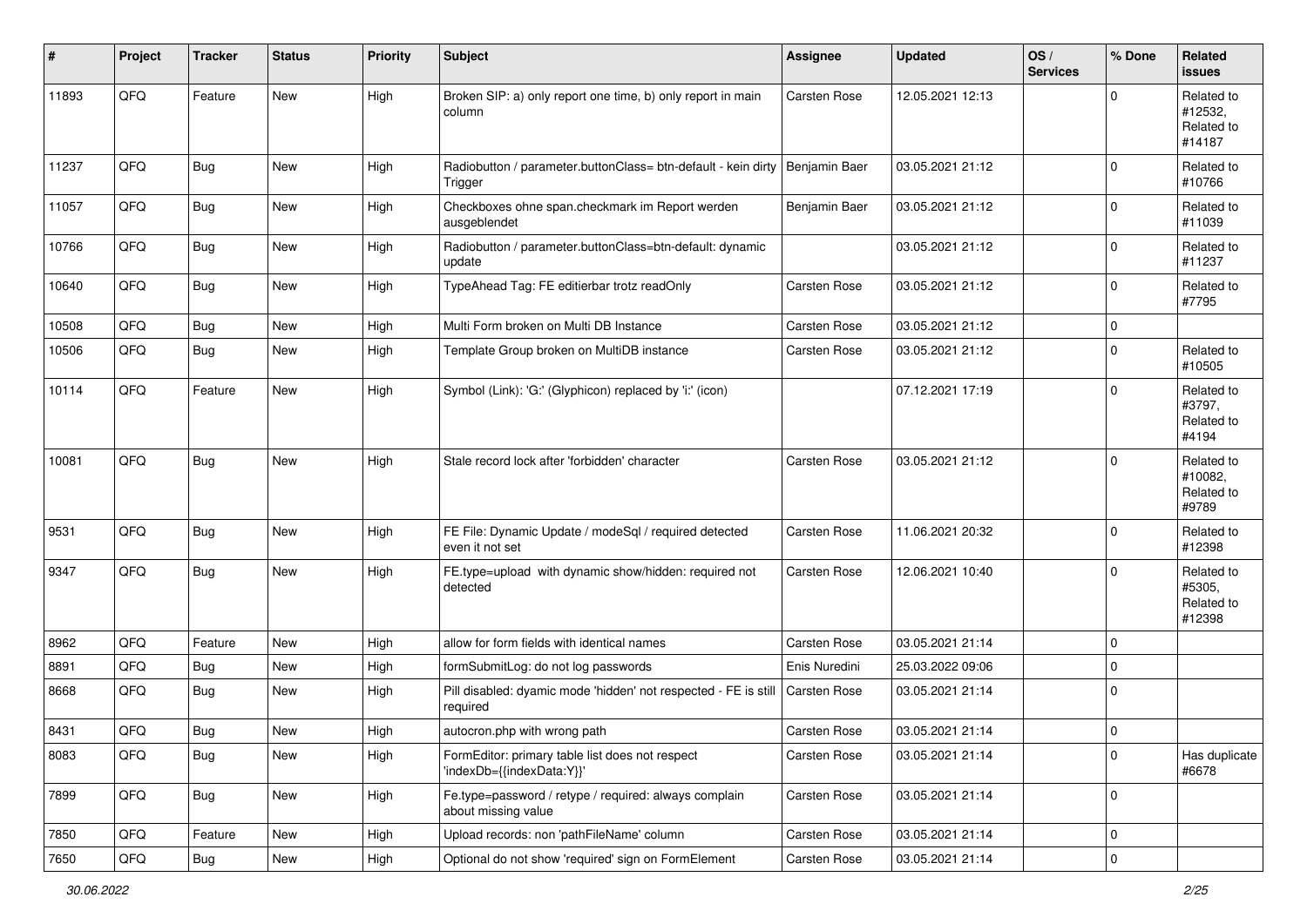| $\pmb{\sharp}$ | Project | <b>Tracker</b> | <b>Status</b>     | <b>Priority</b> | <b>Subject</b>                                                                          | Assignee            | <b>Updated</b>   | OS/<br><b>Services</b> | % Done      | Related<br><b>issues</b>                                             |
|----------------|---------|----------------|-------------------|-----------------|-----------------------------------------------------------------------------------------|---------------------|------------------|------------------------|-------------|----------------------------------------------------------------------|
| 5715           | QFQ     | Feature        | New               | High            | PDF Caching                                                                             | <b>Carsten Rose</b> | 03.05.2021 21:14 |                        | $\Omega$    | Related to<br>#5851,<br>Related to<br>#6357                          |
| 5459           | QFQ     | Bug            | <b>New</b>        | High            | Multi DB: spread system tables between 'QFQ' and<br>'Data'-DB                           | Carsten Rose        | 03.05.2021 21:14 |                        | $\mathbf 0$ | Related to<br>#4720                                                  |
| 5221           | QFQ     | Bug            | New               | High            | Download Dialog: Bleibt stehen in FF wenn Datei<br>automatisch gespeichert wird.        | <b>Carsten Rose</b> | 03.05.2021 21:14 |                        | $\mathbf 0$ |                                                                      |
| 3727           | QFQ     | Feature        | New               | High            | Security: Session Hijacking erschweren                                                  | Carsten Rose        | 03.05.2021 21:14 |                        | $\Omega$    |                                                                      |
| 9121           | QFQ     | <b>Bug</b>     | Priorize          | High            | sip links have r and __dbIndexData set                                                  | <b>Carsten Rose</b> | 12.06.2021 10:41 |                        | $\mathbf 0$ |                                                                      |
| 8204           | QFQ     | Feature        | Priorize          | High            | Position 'required mark'                                                                | <b>Carsten Rose</b> | 16.06.2021 13:44 |                        | $\mathbf 0$ |                                                                      |
| 8082           | QFQ     | Feature        | Priorize          | High            | Contact form without saving record                                                      | <b>Carsten Rose</b> | 07.12.2021 15:20 |                        | $\mathbf 0$ | Related to<br>#8587,<br><b>Blocks</b><br>#11850                      |
| 6116           | QFQ     | Bug            | Priorize          | High            | value of checkbox not saved                                                             | <b>Carsten Rose</b> | 07.12.2021 17:19 |                        | 0           |                                                                      |
| 12463          | QFQ     | Bug            | ToDo              | High            | QFQ Function: 'function' and 'sql' on same level - output of<br>sal is shown two times. | Carsten Rose        | 15.12.2021 16:31 |                        | $\Omega$    |                                                                      |
| 12395          | QFQ     | <b>Bug</b>     | ToDo              | High            | QFQ Function: Result two times shown                                                    | <b>Carsten Rose</b> | 18.02.2022 08:59 |                        | $\mathbf 0$ |                                                                      |
| 7602           | QFQ     | Feature        | ToDo              | High            | Multi Select: with checkboxes                                                           | Benjamin Baer       | 22.03.2022 09:07 |                        | $\mathbf 0$ |                                                                      |
| 12508          | QFQ     | <b>Bug</b>     | In Progress       | High            | gfg Form: sendMail                                                                      | Karin Niffeler      | 19.03.2022 17:48 |                        | $\mathbf 0$ |                                                                      |
| 9789           | QFQ     | Bug            | In Progress       | High            | Record Lock: release to early on 'leave page'                                           | <b>Carsten Rose</b> | 10.01.2022 09:25 |                        | 100         | Related to<br>#10081,<br>Related to<br>#9173.<br>Related to<br>#8702 |
| 9517           | QFQ     | Feature        | In Progress       | High            | Input multiple tags with typeahead                                                      | Carsten Rose        | 03.05.2021 21:14 |                        | 40          | Related to<br>#10150                                                 |
| 11630          | QFQ     | Bug            | Feedback          | High            | Bitte check ob CALL() in 20.11.0 noch so funktioniert wie in<br>20.4.1                  | Enis Nuredini       | 28.05.2022 13:45 |                        | $\Omega$    | Related to<br>#11325                                                 |
| 9548           | QFQ     | Feature        | Feedback          | High            | FormElement: Pattern mismatch - optional report only on<br>focus lost                   | Benjamin Baer       | 03.05.2021 21:14 |                        | $\Omega$    |                                                                      |
| 9052           | QFQ     | Feature        | Feedback          | High            | Report: CodeMirror with SQL Syntax Highlight in FE                                      | Enis Nuredini       | 08.06.2022 10:25 |                        | $\mathbf 0$ |                                                                      |
| 4279           | QFQ     | <b>Bug</b>     | Some day<br>maybe | High            | config.linkVars lost                                                                    | Carsten Rose        | 03.05.2021 21:14 |                        | $\Omega$    |                                                                      |
| 4258           | QFQ     | Feature        | Some day<br>maybe | High            | <b>System Defaults: Forms</b>                                                           | Carsten Rose        | 03.05.2021 21:14 |                        | $\Omega$    |                                                                      |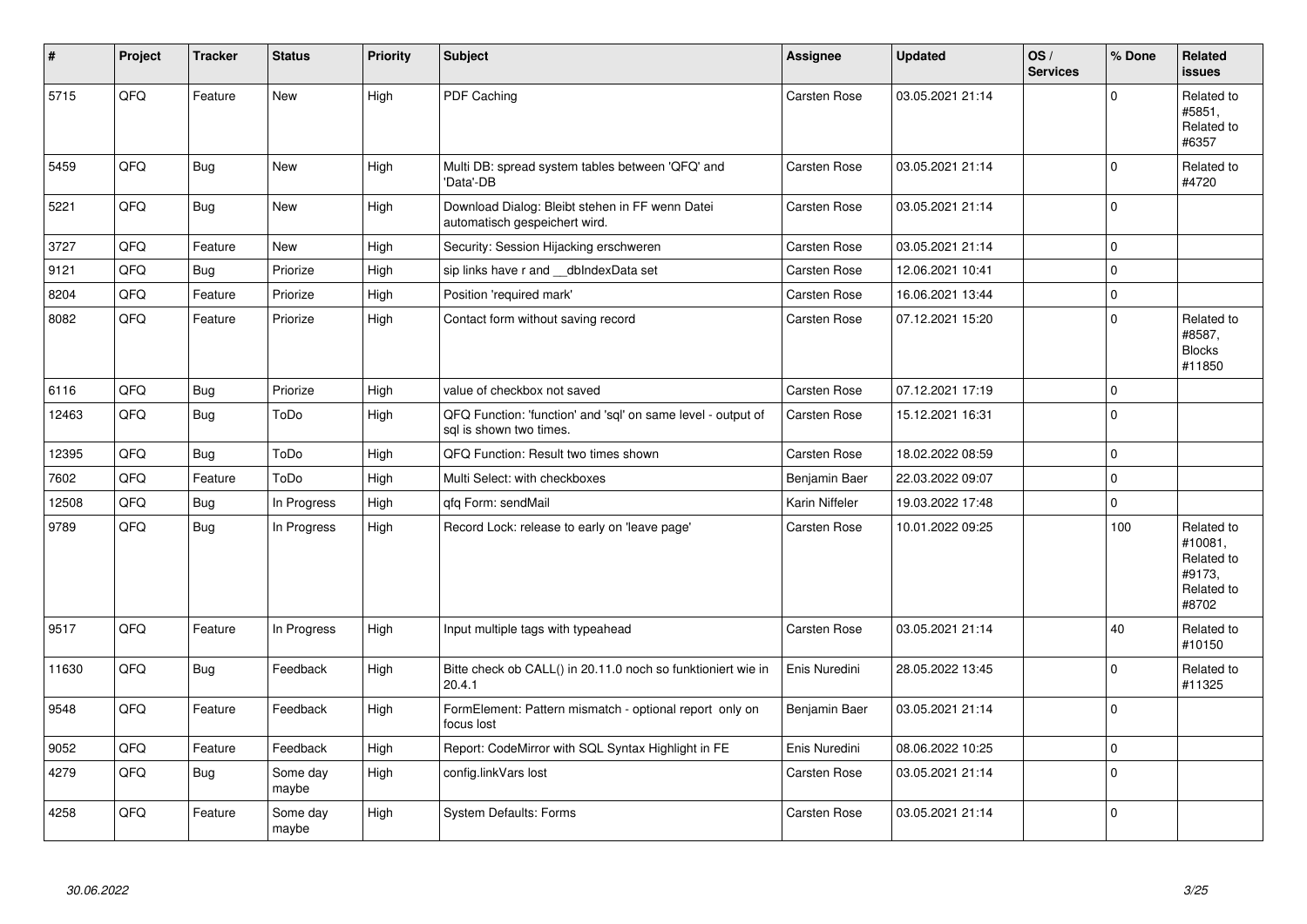| #     | Project | <b>Tracker</b> | <b>Status</b>     | <b>Priority</b> | Subject                                                                                                | Assignee            | <b>Updated</b>   | OS/<br><b>Services</b> | % Done      | Related<br>issues                            |
|-------|---------|----------------|-------------------|-----------------|--------------------------------------------------------------------------------------------------------|---------------------|------------------|------------------------|-------------|----------------------------------------------|
| 3990  | QFQ     | Feature        | Some day<br>maybe | High            | custom class definition: add space automatically                                                       | <b>Carsten Rose</b> | 03.05.2021 21:14 |                        | $\mathbf 0$ |                                              |
| 3967  | QFQ     | Feature        | Some day<br>maybe | High            | Report: Checkbox, Radio, Dropdown, Input welches ohne<br>Submit funktioniert - 'Inline-Form'           | Carsten Rose        | 03.05.2021 21:14 |                        | $\mathbf 0$ |                                              |
| 3848  | QFQ     | Feature        | Some dav<br>maybe | High            | Antivirus check fuer Upload files in qfq?                                                              | Carsten Rose        | 03.05.2021 21:14 |                        | 0           | Related to<br>#4131                          |
| 3570  | QFQ     | <b>Bug</b>     | Some day<br>maybe | High            | Formular mit prmitnew   permitEdit=Always wird nicht<br>aufgerufen (ist leer)                          | Carsten Rose        | 03.05.2021 21:14 |                        | $\mathbf 0$ |                                              |
| 3109  | QFQ     | <b>Bug</b>     | Some day<br>maybe | High            | RealUrl: Links werden nicht korrekt gerendert                                                          | Carsten Rose        | 03.05.2021 21:14 |                        | $\mathbf 0$ |                                              |
| 3061  | QFQ     | <b>Bug</b>     | Some day<br>maybe | High            | winstitute: mysql connection durcheinander - nmhp17<br>(ag7)/QFQ arbeitet mit DB/Tabellen von biostat. | Carsten Rose        | 03.05.2021 21:14 |                        | $\Omega$    |                                              |
| 14395 | QFQ     | Support        | New               | Normal          | FormEditor: Virtual table columns                                                                      | Enis Nuredini       | 21.06.2022 16:09 |                        | $\Omega$    |                                              |
| 14377 | QFQ     | Bug            | New               | Normal          | Documentation > General Tips: white page after migration                                               | Enis Nuredini       | 19.06.2022 16:37 |                        | 0           |                                              |
| 14376 | QFQ     | Feature        | New               | Normal          | QFQ Bootstrap: if missing, create stored procedures                                                    | Enis Nuredini       | 19.06.2022 16:37 |                        | 0           |                                              |
| 14322 | QFQ     | <b>Bug</b>     | New               | Normal          | Form Load: by default no scroll (save & close should be<br>visible)                                    | Enis Nuredini       | 15.06.2022 14:12 |                        | 0           | Related to<br>#14321,<br>Related to<br>#6232 |
| 14305 | QFQ     | <b>Bug</b>     | <b>New</b>        | Normal          | Inline Report editing does not create history entries                                                  | <b>Carsten Rose</b> | 10.06.2022 11:55 |                        | $\Omega$    |                                              |
| 14304 | QFQ     | <b>Bug</b>     | New               | Normal          | table sorter view safer does not work                                                                  | <b>Carsten Rose</b> | 10.06.2022 11:49 |                        | $\mathbf 0$ |                                              |
| 14245 | QFQ     | Bug            | New               | Normal          | Form Save Btn bleibt disabled wenn Datumsfeld über<br>Datepicker geändert                              | Enis Nuredini       | 27.05.2022 13:45 |                        | 0           | Related to<br>#13689                         |
| 14233 | QFQ     | Bug            | <b>New</b>        | Normal          | AS _link: question - HTML is not rendered                                                              | Carsten Rose        | 28.05.2022 11:02 |                        | 0           |                                              |
| 14227 | QFQ     | Feature        | New               | Normal          | Selenium Konkurrenz: cypress.io                                                                        | Enis Nuredini       | 28.05.2022 11:02 |                        | $\mathbf 0$ |                                              |
| 14185 | QFQ     | Feature        | New               | Normal          | External/Autocron.php - better suitable directory                                                      | Support: System     | 28.05.2022 11:03 |                        | $\mathbf 0$ |                                              |
| 14091 | QFQ     | Bug            | New               | Normal          | inconsistent template path for twig                                                                    | Carsten Rose        | 19.04.2022 18:36 |                        | 0           |                                              |
| 14090 | QFQ     | Feature        | New               | Normal          | Nützliche _script funktionen                                                                           | Carsten Rose        | 28.05.2022 11:03 |                        | 0           |                                              |
| 14077 | QFQ     | Bug            | New               | Normal          | As link: Attribute 'class' missing by r:1 and r:3 - but should<br>set                                  | Carsten Rose        | 28.05.2022 11:02 |                        | $\mathbf 0$ | Related to<br>#5342,<br>Related to<br>#4343  |
| 14028 | QFQ     | Feature        | New               | Normal          | Required notification: visual nicer                                                                    | Enis Nuredini       | 28.05.2022 11:01 |                        | 0           |                                              |
| 13945 | QFQ     | Feature        | New               | Normal          | As _link: content before/after link                                                                    | Enis Nuredini       | 28.05.2022 11:01 |                        | $\mathbf 0$ | Related to<br>#12262                         |
| 13843 | QFQ     | Feature        | New               | Normal          | Create JWT via QFQ                                                                                     | Carsten Rose        | 19.03.2022 17:42 |                        | 0           |                                              |
| 13841 | QFQ     | Feature        | New               | Normal          | Create PDF via iText - evaluate                                                                        | Carsten Rose        | 19.03.2022 17:42 |                        | 0           |                                              |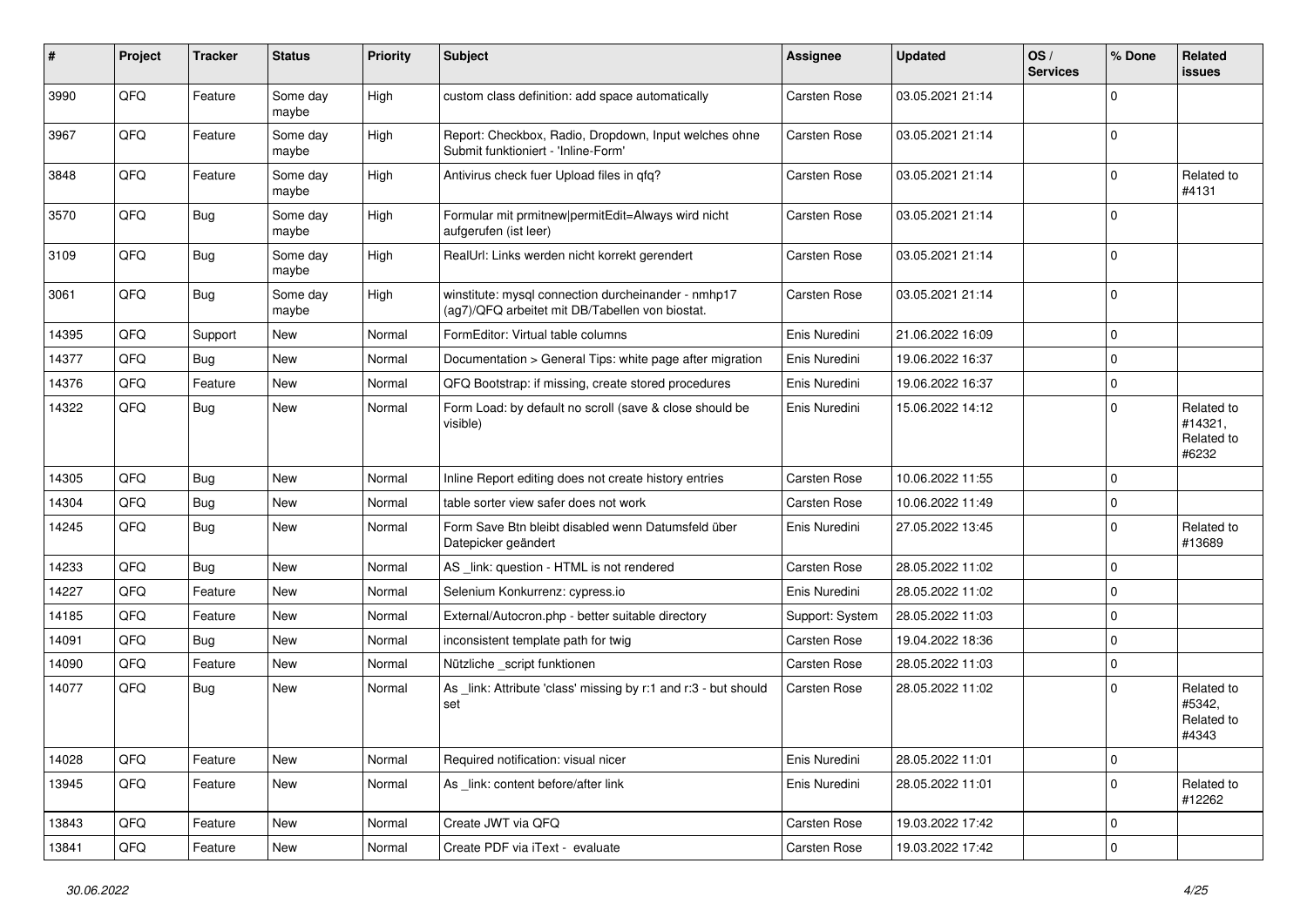| #     | Project | <b>Tracker</b> | <b>Status</b> | <b>Priority</b> | <b>Subject</b>                                                                                                                                      | <b>Assignee</b>        | <b>Updated</b>   | OS/<br><b>Services</b> | % Done       | Related<br>issues                                |
|-------|---------|----------------|---------------|-----------------|-----------------------------------------------------------------------------------------------------------------------------------------------------|------------------------|------------------|------------------------|--------------|--------------------------------------------------|
| 13706 | QFQ     | <b>Bug</b>     | <b>New</b>    | Normal          | Wrong CheckType in FieldElement LastStatus of Form Cron                                                                                             | Carsten Rose           | 21.01.2022 18:20 |                        | $\Omega$     |                                                  |
| 13700 | QFQ     | Feature        | <b>New</b>    | Normal          | Redesign gfg.io Seite                                                                                                                               | Carsten Rose           | 19.03.2022 17:43 |                        | $\pmb{0}$    |                                                  |
| 13689 | QFQ     | <b>Bug</b>     | New           | Normal          | Enter auf Eingabefeld mit ungültigem Wert führt zu blurry<br>Seite                                                                                  | Enis Nuredini          | 28.05.2022 10:53 |                        | $\mathbf 0$  | Related to<br>#14245, Has<br>duplicate<br>#11891 |
| 13659 | QFQ     | <b>Bug</b>     | <b>New</b>    | Normal          | wrong sanitize class applied to R-store                                                                                                             | Carsten Rose           | 15.01.2022 14:23 |                        | $\mathbf 0$  |                                                  |
| 13647 | QFQ     | <b>Bug</b>     | <b>New</b>    | Normal          | Autofocus funktioniert nicht auf Chrome                                                                                                             | Benjamin Baer          | 19.03.2022 17:44 |                        | $\mathbf 0$  |                                                  |
| 13609 | QFQ     | Feature        | <b>New</b>    | Normal          | QFQ Introduction: Seite aufloesen                                                                                                                   | Philipp<br>Gröbelbauer | 28.05.2022 11:02 |                        | $\mathbf 0$  |                                                  |
| 13592 | QFQ     | <b>Bug</b>     | <b>New</b>    | Normal          | QFQ Build Queue: das vergeben von Tags klappt nicht. Es<br>werden keine Releases gebaut.                                                            | Carsten Rose           | 19.03.2022 17:45 |                        | $\mathbf 0$  |                                                  |
| 13528 | QFQ     | <b>Bug</b>     | <b>New</b>    | Normal          | qfq.io > releases: es wird kein neues Release angelegt                                                                                              | Benjamin Baer          | 19.03.2022 17:46 |                        | $\pmb{0}$    |                                                  |
| 13467 | QFQ     | Feature        | New           | Normal          | ChangeLog Generator                                                                                                                                 | Carsten Rose           | 19.03.2022 17:46 |                        | $\mathbf 0$  | Related to<br>#11460                             |
| 13460 | QFQ     | <b>Bug</b>     | <b>New</b>    | Normal          | Doc: Password set/reset  password should not processed<br>with 'html encode'                                                                        | Carsten Rose           | 19.03.2022 17:46 |                        | $\mathbf 0$  |                                                  |
| 13451 | QFQ     | Bug            | <b>New</b>    | Normal          | Character Counter / Max Character: Problem in Safari                                                                                                | Carsten Rose           | 15.04.2022 17:18 |                        | $\mathbf 0$  |                                                  |
| 13354 | QFQ     | Feature        | <b>New</b>    | Normal          | Using Websocket in QFQ                                                                                                                              | Carsten Rose           | 10.11.2021 15:47 |                        | $\mathbf{0}$ |                                                  |
| 13332 | QFQ     | <b>Bug</b>     | <b>New</b>    | Normal          | Multi Form: Required Felder werden visuell nicht markiert.                                                                                          | Carsten Rose           | 19.03.2022 17:47 |                        | $\mathbf 0$  |                                                  |
| 13331 | QFQ     | <b>Bug</b>     | <b>New</b>    | Normal          | Multi Form: Clear Icon misplaced                                                                                                                    | Carsten Rose           | 19.03.2022 17:47 |                        | $\mathbf 0$  |                                                  |
| 12989 | QFQ     | <b>Bug</b>     | <b>New</b>    | Normal          | empty string does not trigger dynamic update                                                                                                        | Enis Nuredini          | 28.05.2022 11:09 |                        | $\mathbf 0$  |                                                  |
| 12716 | QFQ     | <b>Bug</b>     | <b>New</b>    | Normal          | template group: Pattern only applied to first instance                                                                                              | Carsten Rose           | 19.03.2022 17:47 |                        | $\mathbf 0$  |                                                  |
| 12714 | QFQ     | <b>Bug</b>     | <b>New</b>    | Normal          | Conversion of GIF to PDF broken when GIF contains Alpha.                                                                                            | Carsten Rose           | 19.03.2022 17:49 |                        | $\mathbf 0$  |                                                  |
| 12679 | QFQ     | Feature        | <b>New</b>    | Normal          | tablesorter: custom column width                                                                                                                    | Carsten Rose           | 16.06.2021 11:10 |                        | $\pmb{0}$    |                                                  |
| 12664 | QFQ     | Feature        | New           | Normal          | TinyMCE: report/remove malicous HTML/JS Code                                                                                                        | Carsten Rose           | 19.03.2022 17:47 |                        | $\mathbf 0$  | Related to<br>#14320                             |
| 12632 | QFQ     | Feature        | <b>New</b>    | Normal          | TinyMCE: Prepare CSS classes for images                                                                                                             | Carsten Rose           | 04.06.2021 14:35 |                        | 100          | Blocked by<br>#12186                             |
| 12603 | QFQ     | Feature        | New           | Normal          | Dropdown (Select), Radio, checkbox:<br>itemListAlways={{!SELECT key, value}}                                                                        | Carsten Rose           | 19.03.2022 17:47 |                        | 0            |                                                  |
| 12581 | QFQ     | Bug            | New           | Normal          | Form forward=close: Record 'new' in new browser tab ><br>save (& close) >> Form is not reloaded with new created<br>record id and stays in mode=new | Carsten Rose           | 19.03.2022 17:48 |                        | 0            |                                                  |
| 12556 | QFQ     | Feature        | New           | Normal          | Pills Title: colored = static or dynamic on allrequiredgiven                                                                                        | Benjamin Baer          | 19.03.2022 17:49 |                        | $\mathbf 0$  |                                                  |
| 12520 | QFQ     | <b>Bug</b>     | New           | Normal          | Switch FE User: still active even FE User session expired                                                                                           | Carsten Rose           | 19.03.2022 17:48 |                        | $\pmb{0}$    |                                                  |
| 12512 | QFQ     | <b>Bug</b>     | New           | Normal          | Some MySQL Installation can't use 'stored procedures'                                                                                               | Carsten Rose           | 19.03.2022 17:48 |                        | $\pmb{0}$    |                                                  |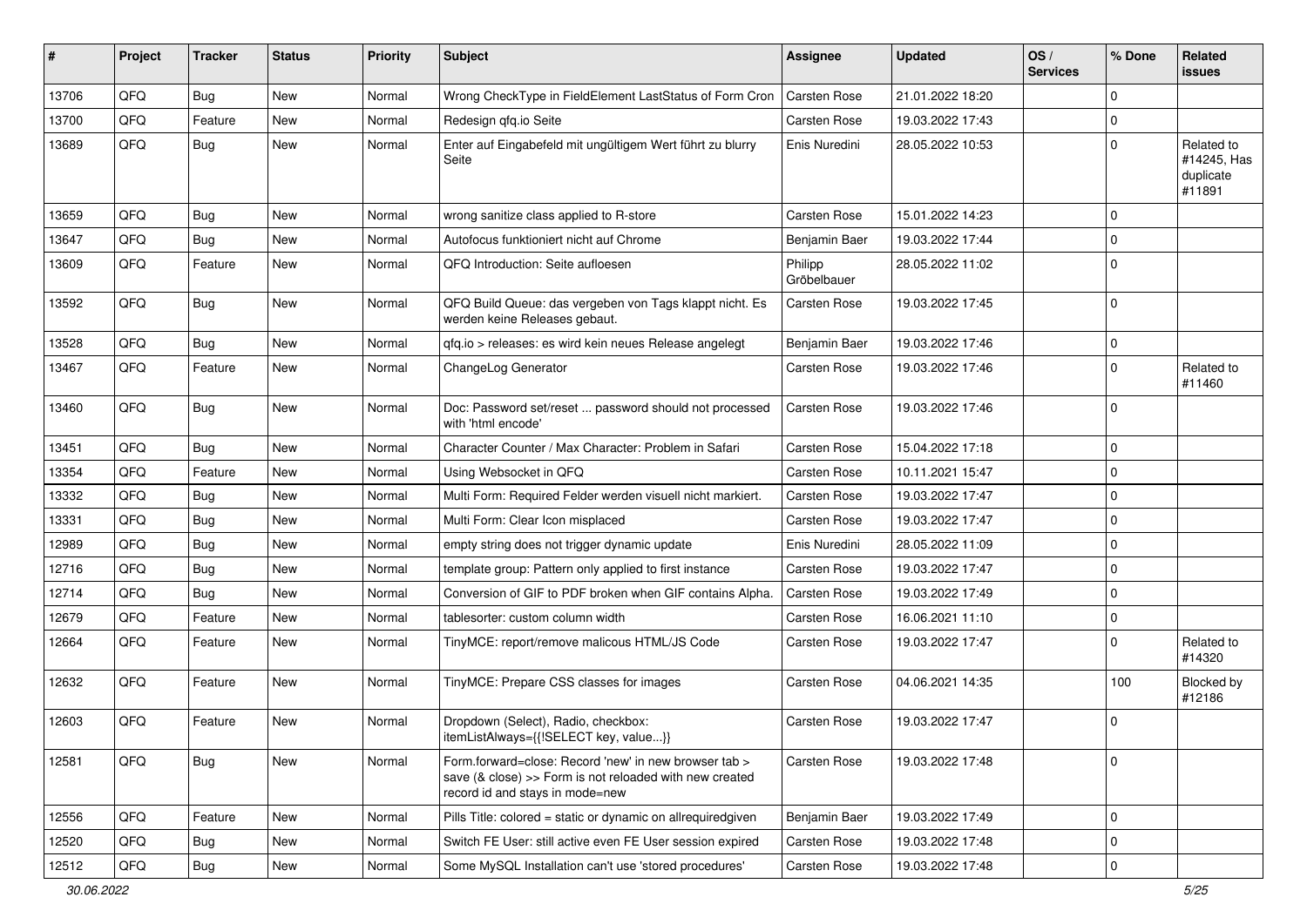| #     | Project | <b>Tracker</b> | <b>Status</b> | <b>Priority</b> | <b>Subject</b>                                                                                                      | <b>Assignee</b>     | <b>Updated</b>   | OS/<br><b>Services</b> | % Done      | Related<br>issues                                                     |
|-------|---------|----------------|---------------|-----------------|---------------------------------------------------------------------------------------------------------------------|---------------------|------------------|------------------------|-------------|-----------------------------------------------------------------------|
| 12490 | QFQ     | Feature        | <b>New</b>    | Normal          | Loading Plugins in QFQ - see what tinymce does. (lazy<br>loading)                                                   | Benjamin Baer       | 08.06.2022 10:37 |                        | 0           | Related to<br>#12611,<br>Related to<br>#10013,<br>Related to<br>#7732 |
| 12480 | QFQ     | Feature        | <b>New</b>    | Normal          | If QFQ upgrade is running, block further request                                                                    | <b>Carsten Rose</b> | 03.05.2021 20:45 |                        | 0           |                                                                       |
| 12477 | QFQ     | Feature        | New           | Normal          | Support for refactoring: Form, FormElement, diverse<br>Tabellen/Spalten, tt-content Records                         | Carsten Rose        | 03.05.2021 20:45 |                        | 0           |                                                                       |
| 12476 | QFQ     | Feature        | <b>New</b>    | Normal          | clearMe: a) should trigger 'dirty', b) sticky on textarea resize                                                    | Benjamin Baer       | 04.01.2022 08:40 |                        | 0           | Related to<br>#9528                                                   |
| 12474 | QFQ     | Feature        | <b>New</b>    | Normal          | Check BaseConfigURL if it is given and the the last char is '/'                                                     | Carsten Rose        | 03.05.2021 20:45 |                        | 0           |                                                                       |
| 12465 | QFQ     | Feature        | <b>New</b>    | Normal          | QFQ Function: use in FE to fill StoreRecord                                                                         | <b>Carsten Rose</b> | 05.05.2021 21:58 |                        | 0           |                                                                       |
| 12413 | QFQ     | Feature        | New           | Normal          | STORE_TYPO3: enhance for {{be_users.email:T}},<br>{{fe_users.email:T}}                                              | Carsten Rose        | 03.05.2021 20:45 |                        | 0           | Related to<br>#12412,<br>Related to<br>#10012                         |
| 12412 | QFQ     | Feature        | <b>New</b>    | Normal          | Action/Escape qualifier 'e' (empty), '0': if given, an empty<br>string (or '0') will be treated as 'not found'      | Carsten Rose        | 08.05.2021 09:40 |                        | 0           | Related to<br>#12413,<br>Related to<br>#10012                         |
| 12400 | QFQ     | Feature        | <b>New</b>    | Normal          | Tutorial ist in QFQ Doku, Wird in der Suche gefunden, es<br>gibt aber kein Menupunkt - Inhalt ueberpruefen          | Carsten Rose        | 03.05.2021 20:45 |                        | 0           |                                                                       |
| 12330 | QFQ     | Feature        | <b>New</b>    | Normal          | Copy to input field / text area / TinyMCE                                                                           | Carsten Rose        | 07.04.2021 09:01 |                        | 0           |                                                                       |
| 12327 | QFQ     | <b>Bug</b>     | <b>New</b>    | Normal          | Copy to clipboard: Glyphicon can not be changed                                                                     | <b>Carsten Rose</b> | 27.12.2021 17:59 |                        | 0           |                                                                       |
| 12269 | QFQ     | Feature        | <b>New</b>    | Normal          | 2FA - Login                                                                                                         | <b>Carsten Rose</b> | 03.05.2021 20:45 |                        | 0           |                                                                       |
| 12187 | QFQ     | <b>Bug</b>     | New           | Normal          | Trigger FormAsFile() via Report: probably problem with multi<br>DB setup                                            | Carsten Rose        | 20.03.2021 21:20 |                        | 0           |                                                                       |
| 12163 | QFQ     | Feature        | <b>New</b>    | Normal          | Checkbox: table wrap                                                                                                | Carsten Rose        | 03.05.2021 20:51 |                        | 0           |                                                                       |
| 12162 | QFQ     | Feature        | New           | Normal          | FE.type=sendmail: personalized mailing (several mails) via<br>template                                              | Carsten Rose        | 03.05.2021 20:45 |                        | 0           |                                                                       |
| 12156 | QFQ     | Feature        | New           | Normal          | Form: Optional disable 'leave page'                                                                                 |                     | 03.05.2021 20:45 |                        | 0           |                                                                       |
| 12146 | QFQ     | Feature        | New           | Normal          | Autocron Job: Anzeigen wann der naechste Job ausgefuehrt   Carsten Rose<br>wird, resp das er nicht ausgefuehrt wird |                     | 15.03.2021 15:23 |                        | $\Omega$    |                                                                       |
| 12135 | QFQ     | Feature        | New           | Normal          | Subrecord: Notiz                                                                                                    |                     | 24.04.2021 16:58 |                        | 0           |                                                                       |
| 12133 | QFQ     | Bug            | New           | Normal          | NPM, phpSpreadSheet aktualisieren                                                                                   | Carsten Rose        | 15.03.2021 09:04 |                        | $\mathbf 0$ |                                                                       |
| 12119 | QFQ     | Feature        | New           | Normal          | AS paged: error message missing if there ist no 'r' argument.                                                       | Carsten Rose        | 03.05.2021 20:51 |                        | 0           |                                                                       |
| 12109 | QFQ     | Feature        | New           | Normal          | Donwload Link: Plain, SIP, Persistent Link, Peristent SIP -<br>new notation                                         | Carsten Rose        | 03.05.2021 20:45 |                        | 0           | Related to<br>#12085                                                  |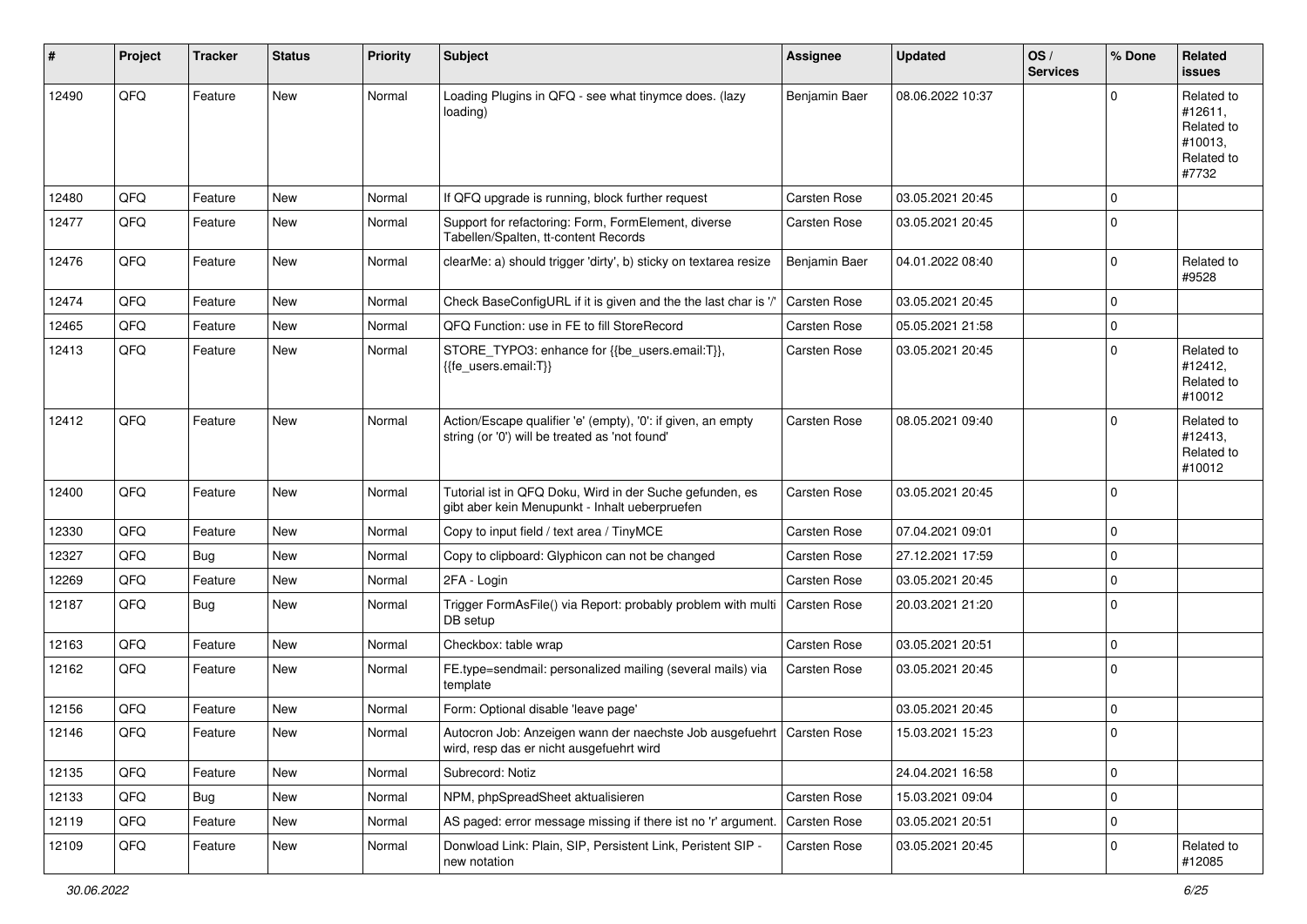| $\sharp$ | Project | <b>Tracker</b> | <b>Status</b> | <b>Priority</b> | <b>Subject</b>                                                                                       | <b>Assignee</b>                                        | <b>Updated</b>   | OS/<br><b>Services</b> | % Done      | Related<br><b>issues</b>                     |                      |
|----------|---------|----------------|---------------|-----------------|------------------------------------------------------------------------------------------------------|--------------------------------------------------------|------------------|------------------------|-------------|----------------------------------------------|----------------------|
| 12045    | QFQ     | <b>Bug</b>     | New           | Normal          | templateGroup afterSave FE: Aufruf ohne<br>sqlHonorFormElements funktioniert nicht                   | Carsten Rose                                           | 18.02.2021 16:33 |                        | $\Omega$    |                                              |                      |
| 12040    | QFQ     | <b>Bug</b>     | <b>New</b>    | Normal          | FE Mode 'hidden' für zwei FEs auf einer Zeile                                                        | <b>Carsten Rose</b>                                    | 18.02.2021 10:13 |                        | 0           |                                              |                      |
| 12039    | QFQ     | Feature        | <b>New</b>    | Normal          | Missing htmlSpecialChar() in pre processing on form submit                                           |                                                        | 18.02.2021 00:09 |                        | $\mathbf 0$ | Related to<br>#14320                         |                      |
| 12038    | QFQ     | Feature        | <b>New</b>    | Normal          | a) STORE_VAR: filenameOnlyStripUniq, b) SP:<br>QSTRIPUNIQ()                                          |                                                        | 17.02.2021 23:55 |                        | $\mathbf 0$ |                                              |                      |
| 12024    | QFQ     | Feature        | <b>New</b>    | Normal          | Excel Export: text columns by default decode<br>htmlspeciachar()                                     | Carsten Rose                                           | 17.02.2021 23:55 |                        | $\Omega$    | Related to<br>#12022                         |                      |
| 12023    | QFQ     | Feature        | New           | Normal          | MySQL Stored Precdure: QDECODESPECIALCHAR()                                                          | <b>Carsten Rose</b>                                    | 16.02.2021 11:16 |                        | $\mathbf 0$ | Related to<br>#12022                         |                      |
| 11955    | QFQ     | Feature        | <b>New</b>    | Normal          | subrecord: new title option to set <th> attributes - e.g. to<br/>customize tablesorter options.</th> | attributes - e.g. to<br>customize tablesorter options. | Carsten Rose     | 03.05.2021 20:47       |             | $\mathbf 0$                                  | Related to<br>#11775 |
| 11892    | QFQ     | Feature        | New           | Normal          | tablesorter: columns with links are hard to order - new<br>qualifier 'Y: <ord>'</ord>                | Enis Nuredini                                          | 23.03.2022 09:22 |                        | $\mathbf 0$ |                                              |                      |
| 11775    | QFQ     | Feature        | New           | Normal          | Subrecord Tooltip pro Feld                                                                           | <b>Carsten Rose</b>                                    | 18.12.2020 15:22 |                        | 0           | Related to<br>#11955                         |                      |
| 11752    | QFQ     | <b>Bug</b>     | New           | Normal          | checkbox renders multiple input elements with same name                                              | Carsten Rose                                           | 17.12.2020 14:58 |                        | $\mathbf 0$ | Related to<br>#11750                         |                      |
| 11747    | QFQ     | Feature        | New           | Normal          | Maintenance Page with Redirect                                                                       | Carsten Rose                                           | 03.05.2021 20:47 |                        | $\mathbf 0$ | Related to<br>#11741                         |                      |
| 11716    | QFQ     | Feature        | New           | Normal          | Form an beliebiger Stelle im Report anzeigen                                                         |                                                        | 09.12.2020 09:47 |                        | 0           |                                              |                      |
| 11715    | QFQ     | <b>Bug</b>     | <b>New</b>    | Normal          | acceptZeroAsRequired and requiredOffButMark do not<br>coincide                                       |                                                        | 08.12.2020 12:13 |                        | $\mathbf 0$ |                                              |                      |
| 11702    | QFQ     | Feature        | <b>New</b>    | Normal          | HTML Special Char makes no sense for 'allbut' if '&' is<br>forbidden                                 | <b>Carsten Rose</b>                                    | 07.12.2021 16:35 |                        | $\mathbf 0$ | Related to<br>#5112,<br>Related to<br>#14320 |                      |
| 11695    | QFQ     | <b>Bug</b>     | <b>New</b>    | Normal          | MultiForm required FE Error                                                                          | <b>Carsten Rose</b>                                    | 04.12.2020 13:34 |                        | $\mathbf 0$ |                                              |                      |
| 11668    | QFQ     | <b>Bug</b>     | <b>New</b>    | Normal          | Play function.sql - problem with mysql                                                               | Carsten Rose                                           | 03.05.2021 20:48 |                        | 0           |                                              |                      |
| 11667    | QFQ     | <b>Bug</b>     | <b>New</b>    | Normal          | MySQL mariadb-server-10.3: Incorrect datetime value                                                  | Carsten Rose                                           | 03.05.2021 20:48 |                        | $\mathbf 0$ |                                              |                      |
| 11535    | QFQ     | Feature        | New           | Normal          | Ability to create SQL columns in frontend QFQ forms                                                  |                                                        | 17.11.2020 12:11 |                        | $\mathbf 0$ |                                              |                      |
| 11534    | QFG     | Feature        | New           | Normal          | Report: Action on selected rows - Table batchprocessing<br>feature                                   |                                                        | 18.11.2020 08:15 |                        | 0           |                                              |                      |
| 11523    | QFQ     | Feature        | New           | Normal          | Mit dynamic Update erkennen, ob Upload gemacht wurde                                                 | Carsten Rose                                           | 13.11.2020 15:07 |                        | $\mathbf 0$ | Related to<br>#9533                          |                      |
| 11522    | QFQ     | <b>Bug</b>     | <b>New</b>    | Normal          | Aus/Einblenden von Reitern                                                                           |                                                        | 13.11.2020 14:58 |                        | $\mathbf 0$ |                                              |                      |
| 11516    | QFG     | Feature        | New           | Normal          | Multi Page Form (Previous/Next Buttons)                                                              | Carsten Rose                                           | 16.03.2021 17:52 |                        | 0           |                                              |                      |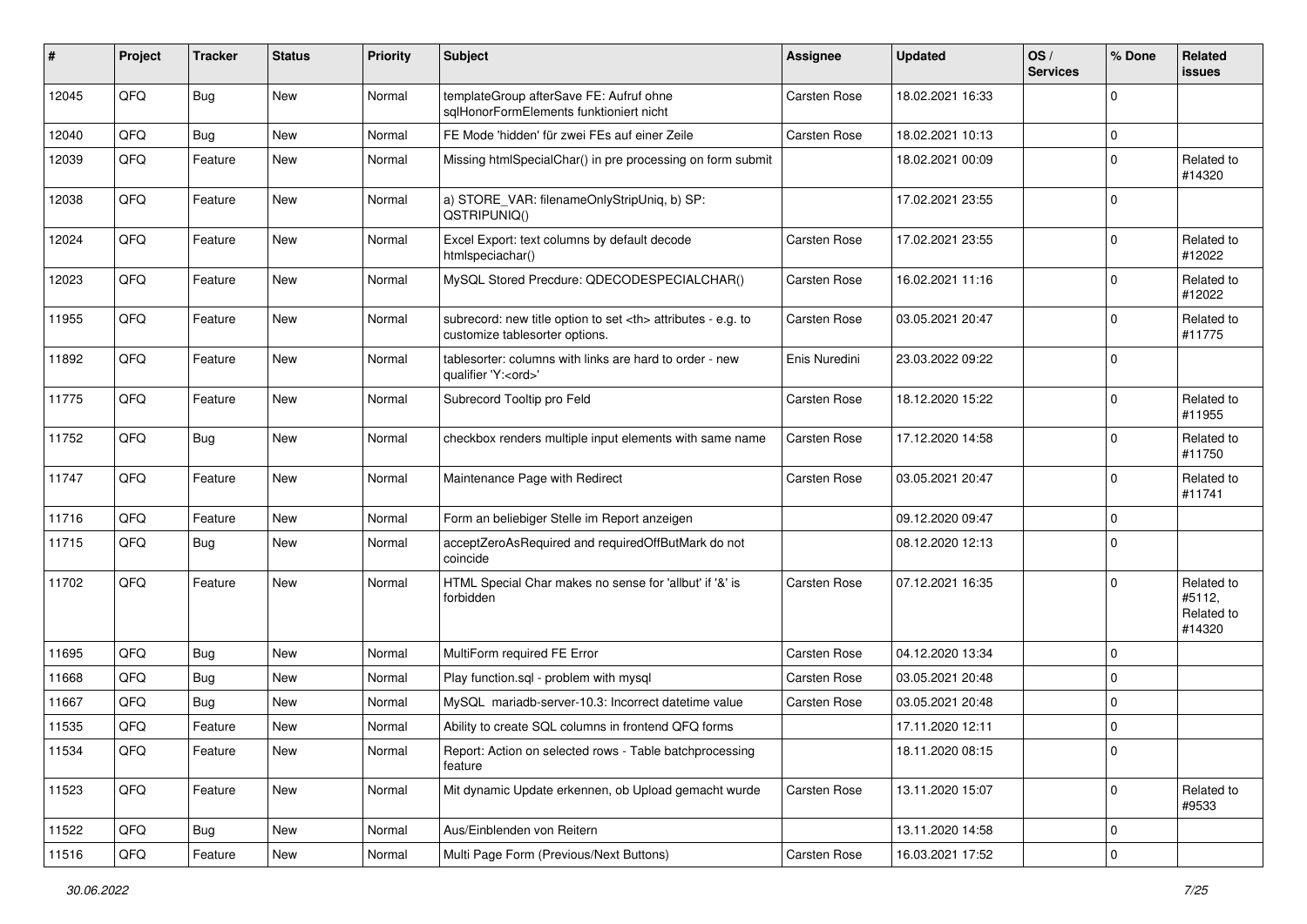| $\sharp$ | Project | <b>Tracker</b> | <b>Status</b> | <b>Priority</b> | <b>Subject</b>                                                                      | Assignee      | <b>Updated</b>   | OS/<br><b>Services</b> | % Done      | <b>Related</b><br>issues                                             |
|----------|---------|----------------|---------------|-----------------|-------------------------------------------------------------------------------------|---------------|------------------|------------------------|-------------|----------------------------------------------------------------------|
| 11504    | QFQ     | Feature        | <b>New</b>    | Normal          | Dynamic Update: Button text update for 'Save',' Close' &<br>'Delete'                | Carsten Rose  | 12.11.2020 23:44 |                        | $\Omega$    |                                                                      |
| 11460    | QFQ     | Feature        | <b>New</b>    | Normal          | Easier creation of changelog: gitchangelog                                          | Carsten Rose  | 12.06.2021 10:20 |                        | $\pmb{0}$   | Related to<br>#13467                                                 |
| 11239    | QFQ     | <b>Bug</b>     | New           | Normal          | Radiobutton (plain): horizontales Rendern abhängig vom<br>Datentyp in der Datenbank | Carsten Rose  | 30.09.2020 18:37 |                        | $\Omega$    |                                                                      |
| 11080    | QFQ     | Feature        | <b>New</b>    | Normal          | Send MQTT messages                                                                  | Carsten Rose  | 29.08.2020 19:49 |                        | $\mathbf 0$ |                                                                      |
| 10996    | QFQ     | Feature        | <b>New</b>    | Normal          | Download video via sip: no seek                                                     | Carsten Rose  | 12.08.2020 14:18 |                        | $\Omega$    |                                                                      |
| 10979    | QFQ     | Feature        | <b>New</b>    | Normal          | Ajax Calls an API - dataReport                                                      | Carsten Rose  | 11.05.2022 12:15 |                        | $\mathbf 0$ |                                                                      |
| 10976    | QFQ     | Feature        | <b>New</b>    | Normal          | Excel Export Verbesserungen                                                         | Carsten Rose  | 06.08.2020 10:56 |                        | $\Omega$    |                                                                      |
| 10937    | QFQ     | <b>Bug</b>     | <b>New</b>    | Normal          | Fehler mit abhängigen Select- Feldern beim Positionieren                            | Carsten Rose  | 12.11.2020 23:45 |                        | 0           |                                                                      |
| 10890    | QFQ     | <b>Bug</b>     | <b>New</b>    | Normal          | AutoCron hangs                                                                      |               | 20.07.2020 13:56 |                        | $\Omega$    |                                                                      |
| 10874    | QFQ     | Feature        | <b>New</b>    | Normal          | Erstellen eines Foreign Keys in der Tabelle "FormElement"                           |               | 13.07.2020 10:11 |                        | 0           |                                                                      |
| 10819    | QFQ     | Feature        | <b>New</b>    | Normal          | Persistent SIP - second try                                                         | Carsten Rose  | 29.06.2020 23:02 |                        | $\Omega$    | Related to<br>#6261                                                  |
| 10763    | QFQ     | Feature        | <b>New</b>    | Normal          | form accessed and submitted despite logout?                                         |               | 16.06.2020 11:43 |                        | $\Omega$    |                                                                      |
| 10759    | QFQ     | Bug            | <b>New</b>    | Normal          | emptyMeansNull - Feld falsch aktualisiert                                           |               | 12.11.2020 23:45 |                        | $\Omega$    |                                                                      |
| 10714    | QFQ     | Feature        | <b>New</b>    | Normal          | multi Table Form                                                                    | Carsten Rose  | 16.03.2021 18:44 |                        | 0           |                                                                      |
| 10704    | QFQ     | <b>Bug</b>     | <b>New</b>    | Normal          | wkhtml problem rendering fullCalendar.js / fabric.js >><br>successor: puppeteer     | Carsten Rose  | 12.11.2020 23:45 |                        | $\Omega$    | Related to<br>#5024,<br>Related to<br>#4650,<br>Related to<br>#10715 |
| 10658    | QFQ     | Bug            | <b>New</b>    | Normal          | processReadOnly broken                                                              | Carsten Rose  | 27.05.2020 17:55 |                        | $\Omega$    |                                                                      |
| 10593    | QFQ     | Feature        | <b>New</b>    | Normal          | label2: text behind input element                                                   | Carsten Rose  | 16.05.2020 10:57 |                        | $\Omega$    |                                                                      |
| 10588    | QFQ     | Bug            | <b>New</b>    | Normal          | typeahed Tag: Doku anpassen                                                         | Carsten Rose  | 12.11.2020 23:45 |                        | 0           |                                                                      |
| 10463    | QFQ     | Feature        | <b>New</b>    | Normal          | Report link: expliztes setzen von HTML Tags (Bedarf fuer<br>'data-selenium' & 'id') | Enis Nuredini | 23.03.2022 09:23 |                        | $\Omega$    | Related to<br>#7648                                                  |
| 10384    | QFQ     | Feature        | <b>New</b>    | Normal          | Parameter Exchange QFQ Instances                                                    |               | 07.05.2020 09:38 |                        | $\mathbf 0$ |                                                                      |
| 10345    | QFQ     | Feature        | <b>New</b>    | Normal          | Templates - Patterns QFQ Style                                                      |               | 03.05.2021 21:01 |                        | $\Omega$    | Related to<br>#10713                                                 |
| 10324    | QFQ     | <b>Bug</b>     | <b>New</b>    | Normal          | Excel Export mit Template funktioniert nur, wenn Template<br>vor uid kommt          |               | 30.03.2020 11:20 |                        | $\Omega$    | Related to<br>#10257                                                 |
| 10322    | QFQ     | <b>Bug</b>     | <b>New</b>    | Normal          | FormElement / Radio: missing column 'enum' >> FE not<br>reported                    | Carsten Rose  | 07.05.2020 09:37 |                        | $\mathbf 0$ |                                                                      |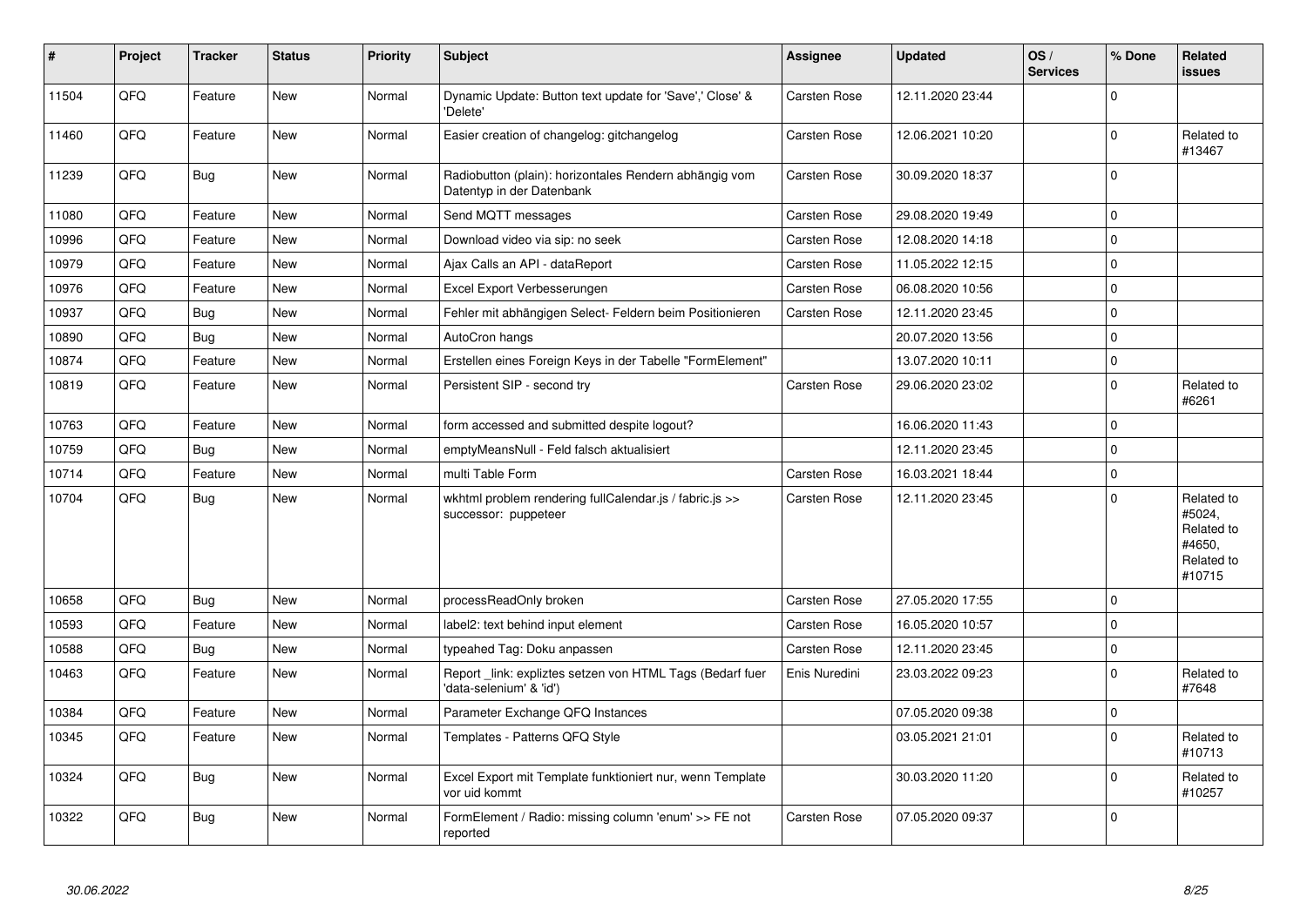| #     | Project | <b>Tracker</b> | <b>Status</b> | <b>Priority</b> | <b>Subject</b>                                                                                                                        | <b>Assignee</b> | <b>Updated</b>   | OS/<br><b>Services</b> | % Done      | Related<br>issues                                                    |
|-------|---------|----------------|---------------|-----------------|---------------------------------------------------------------------------------------------------------------------------------------|-----------------|------------------|------------------------|-------------|----------------------------------------------------------------------|
| 10119 | QFQ     | Feature        | <b>New</b>    | Normal          | Dropdown (selectlist) & TypeAhead: format and catagorize<br>list                                                                      | Carsten Rose    | 07.05.2020 09:36 |                        | $\Omega$    |                                                                      |
| 10115 | QFQ     | Feature        | <b>New</b>    | Normal          | TypeAhead: static list                                                                                                                | Carsten Rose    | 26.02.2020 16:42 |                        | 100         |                                                                      |
| 10082 | QFQ     | Bug            | New           | Normal          | FE.type=SELECT - 'sanatize' Class                                                                                                     | Carsten Rose    | 07.05.2020 09:36 |                        | $\Omega$    | Related to<br>#10081                                                 |
| 10080 | QFQ     | Feature        | New           | Normal          | Popup on 'save' / 'close': configure dialog (answer<br>ves/no/cancle/)                                                                | Carsten Rose    | 28.03.2021 20:52 |                        | $\Omega$    | Is duplicate<br>of #12262                                            |
| 10014 | QFQ     | Feature        | <b>New</b>    | Normal          | Manual.rst: describe behaviour and process order of<br>fillStoreVar, slaveId, sqlBefore,                                              | Carsten Rose    | 01.02.2020 22:31 |                        | $\Omega$    |                                                                      |
| 9983  | QFQ     | Feature        | <b>New</b>    | Normal          | Report Notation: new keyword 'range'                                                                                                  | Carsten Rose    | 01.02.2020 15:55 |                        | 0           |                                                                      |
| 9927  | QFQ     | Feature        | New           | Normal          | QFQ Update: a) Update nur machen wenn BE User<br>eingeloggt ist., b) Bei Fehler genaue Meldung welcher<br>Updateschritt Probleme hat. | Carsten Rose    | 22.01.2020 12:59 |                        | $\mathbf 0$ |                                                                      |
| 9855  | QFQ     | Bug            | <b>New</b>    | Normal          | <b>Required Check</b>                                                                                                                 |                 | 01.02.2020 15:56 |                        | $\mathbf 0$ |                                                                      |
| 9853  | QFQ     | Feature        | <b>New</b>    | Normal          | Check das SQL / QFQ / Mail Logfile geschrieben wird                                                                                   |                 | 09.01.2020 11:15 |                        | $\mathbf 0$ |                                                                      |
| 9811  | QFQ     | Feature        | <b>New</b>    | Normal          | Report: tag every n'th row                                                                                                            | Carsten Rose    | 01.02.2020 23:22 |                        | $\mathbf 0$ |                                                                      |
| 9783  | QFQ     | Bug            | <b>New</b>    | Normal          | Email with special characters                                                                                                         | Carsten Rose    | 01.02.2020 23:22 |                        | $\mathbf 0$ |                                                                      |
| 9781  | QFQ     | Feature        | New           | Normal          | Button: CSS class to make buttons smaller                                                                                             | Carsten Rose    | 01.02.2020 23:22 |                        | 0           |                                                                      |
| 9777  | QFQ     | Feature        | <b>New</b>    | Normal          | Logging QFQ Variables                                                                                                                 | Carsten Rose    | 16.12.2019 17:17 |                        | $\mathbf 0$ |                                                                      |
| 9773  | QFQ     | <b>Bug</b>     | <b>New</b>    | Normal          | form.parameter.formModeGlobal=requiredOff                                                                                             | Carsten Rose    | 01.02.2020 15:56 |                        | $\mathbf 0$ |                                                                      |
| 9707  | QFQ     | Feature        | <b>New</b>    | Normal          | SIP security: encode pageId and check pageId on decode                                                                                | Carsten Rose    | 01.02.2020 23:22 |                        | $\pmb{0}$   |                                                                      |
| 9706  | QFQ     | Feature        | New           | Normal          | Multi File Upload (hidden template group)                                                                                             | Carsten Rose    | 01.02.2020 23:22 |                        | $\Omega$    | Related to<br>#7521,<br>Related to<br>#5562,<br>Related to<br>#13330 |
| 9602  | QFQ     | Feature        | <b>New</b>    | Normal          | Form definition as JSON                                                                                                               | Carsten Rose    | 01.02.2020 23:21 |                        | $\Omega$    | Related to<br>#9600                                                  |
| 9537  | QFQ     | Feature        | <b>New</b>    | Normal          | FormEditor: Edit fieldset in FrontEnd                                                                                                 | Carsten Rose    | 01.02.2020 23:22 |                        | $\mathbf 0$ |                                                                      |
| 9533  | QFQ     | <b>Bug</b>     | <b>New</b>    | Normal          | FE.type=upload: Check in 'beforeSave' if upload is given                                                                              | Carsten Rose    | 01.02.2020 23:22 |                        | $\mathbf 0$ | Related to<br>#11523                                                 |
| 9352  | QFQ     | Feature        | New           | Normal          | FE 'Native' fire slaveld, sqlAfter, sqlIns                                                                                            | Carsten Rose    | 01.02.2020 23:22 |                        | $\mathbf 0$ |                                                                      |
| 9348  | QFQ     | Feature        | New           | Normal          | defaultThumbnailSize: pre render thumbnails                                                                                           | Carsten Rose    | 12.06.2021 09:05 |                        | $\mathbf 0$ |                                                                      |
| 9317  | QFQ     | Bug            | New           | Normal          | FE.type=note: with dynamic show/hidden an empty label<br>causes trouble                                                               | Carsten Rose    | 01.02.2020 23:22 |                        | 0           |                                                                      |
| 9275  | QFQ     | Bug            | New           | Normal          | autcron: t3 page, which takes to long to respond, is not<br>reported properly                                                         | Carsten Rose    | 01.02.2020 23:22 |                        | 100         |                                                                      |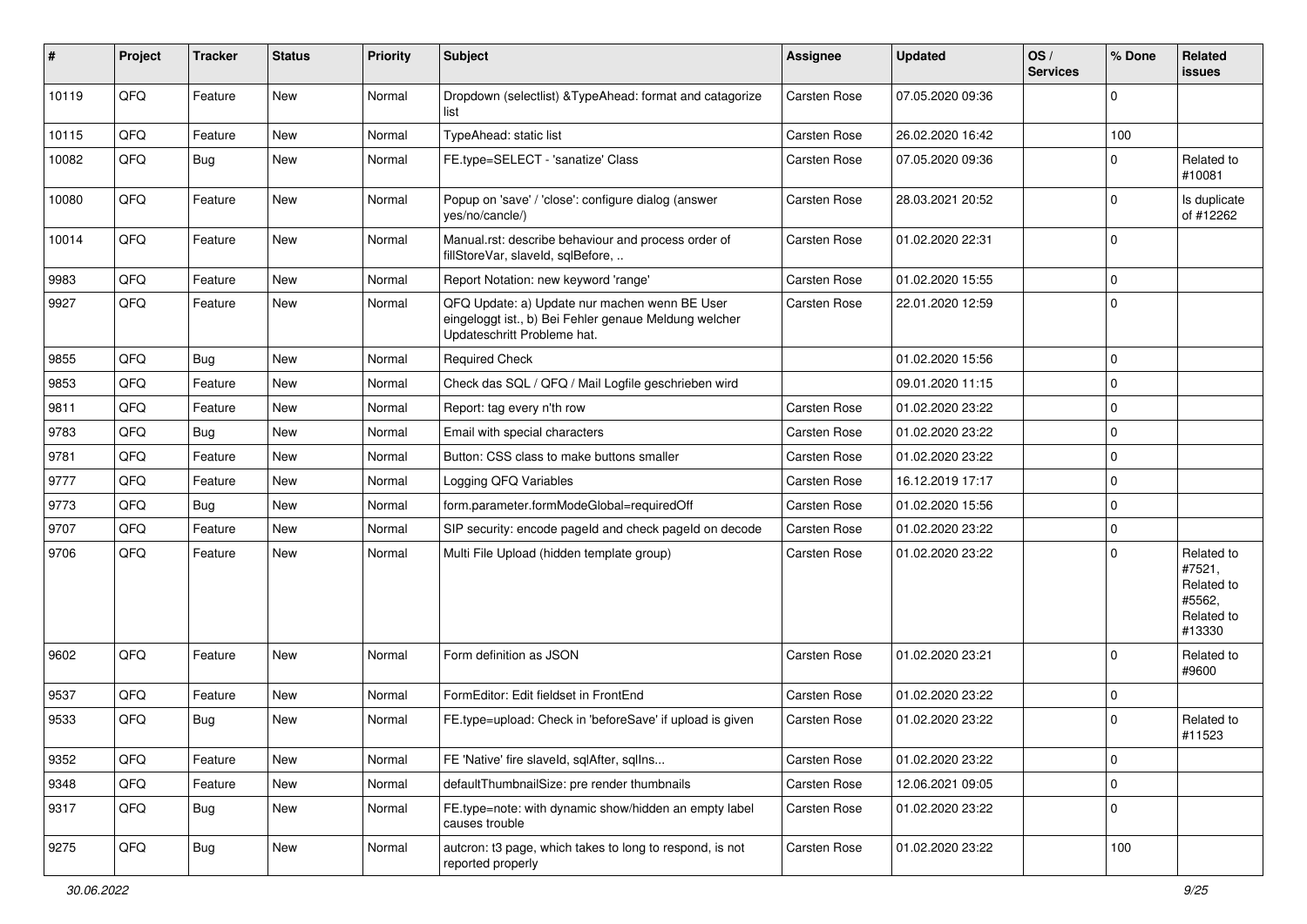| $\vert$ # | Project | <b>Tracker</b> | <b>Status</b> | <b>Priority</b> | <b>Subject</b>                                                                                         | Assignee            | <b>Updated</b>   | OS/<br><b>Services</b> | % Done         | <b>Related</b><br><b>issues</b> |
|-----------|---------|----------------|---------------|-----------------|--------------------------------------------------------------------------------------------------------|---------------------|------------------|------------------------|----------------|---------------------------------|
| 9221      | QFQ     | Feature        | <b>New</b>    | Normal          | typeAhead: Zeichenlimite ausschalten                                                                   | <b>Carsten Rose</b> | 29.06.2022 22:36 |                        | <sup>0</sup>   |                                 |
| 9208      | QFQ     | Feature        | New           | Normal          | Manage 'recent' records                                                                                | <b>Carsten Rose</b> | 01.02.2020 23:22 |                        | $\Omega$       |                                 |
| 9177      | QFQ     | Bug            | <b>New</b>    | Normal          | Bug? QFQ tries to save an action FE, which has real<br>existing column name                            | <b>Carsten Rose</b> | 01.02.2020 23:22 |                        | 0              |                                 |
| 9136      | QFQ     | Feature        | <b>New</b>    | Normal          | Create ZIP files with dynamic PDFs                                                                     | <b>Carsten Rose</b> | 01.02.2020 23:22 |                        | $\Omega$       |                                 |
| 9129      | QFQ     | Feature        | <b>New</b>    | Normal          | sqlValidate: Message as notification, not as error                                                     | Carsten Rose        | 01.02.2020 23:22 |                        | $\Omega$       | Related to<br>#9128             |
| 9128      | QFQ     | Feature        | <b>New</b>    | Normal          | Error Message: not replaced variables- a) replace back to<br>'{{', b) underline                        | Carsten Rose        | 01.02.2020 23:22 |                        | 0              | Related to<br>#9129             |
| 9127      | QFQ     | <b>Bug</b>     | <b>New</b>    | Normal          | Error Message: change 'roll over' color - text not readable                                            | <b>Carsten Rose</b> | 01.02.2020 23:22 |                        | $\mathbf 0$    |                                 |
| 9077      | QFQ     | Bug            | <b>New</b>    | Normal          | typeAheadSgl: report broken SQL                                                                        | <b>Carsten Rose</b> | 29.06.2022 22:35 |                        | 0              | Related to<br>#4018             |
| 9013      | QFQ     | <b>Bug</b>     | <b>New</b>    | Normal          | Error in Twig template not handled                                                                     | <b>Carsten Rose</b> | 20.10.2021 13:43 |                        | $\mathbf 0$    |                                 |
| 8975      | QFQ     | Feature        | New           | Normal          | Report Notation: 2.0                                                                                   | Carsten Rose        | 01.02.2020 23:22 |                        | $\overline{0}$ | Related to<br>#8963             |
| 8806      | QFQ     | Feature        | <b>New</b>    | Normal          | SQL Function nl2br                                                                                     | <b>Carsten Rose</b> | 01.02.2020 23:22 |                        | $\mathbf 0$    |                                 |
| 8719      | QFQ     | Feature        | <b>New</b>    | Normal          | extraButtonLock: add support for 0/1                                                                   | <b>Carsten Rose</b> | 01.02.2020 23:22 |                        | 0              |                                 |
| 8702      | QFQ     | Feature        | <b>New</b>    | Normal          | Load Record which is locked: missing user info                                                         | <b>Carsten Rose</b> | 11.12.2019 16:16 |                        | $\mathbf 0$    | Related to<br>#9789             |
| 8336      | QFQ     | Feature        | <b>New</b>    | Normal          | Form > modified > Close New: a) Optional disable popup, b)<br>custom text, c) mode on save: close stay | Carsten Rose        | 01.02.2020 23:22 |                        | 0              | Related to<br>#8335             |
| 8217      | QFQ     | Feature        | <b>New</b>    | Normal          | if-elseif-else construct                                                                               | <b>Carsten Rose</b> | 16.03.2021 18:41 |                        | 0              | Related to<br>#10716            |
| 8187      | QFQ     | Feature        | New           | Normal          | Subrecord: enable/hide new button - make new/edit/delete<br>customizeable.                             | Carsten Rose        | 06.03.2021 18:44 |                        | 0              | Related to<br>#11326            |
| 8089      | QFQ     | Feature        | <b>New</b>    | Normal          | Copy/Paste for FormElements                                                                            | Carsten Rose        | 01.02.2020 23:22 |                        | 0              |                                 |
| 8049      | QFQ     | <b>Bug</b>     | <b>New</b>    | Normal          | FE.type=note, column 'value': text moves some pixel to top<br>after save                               | <b>Carsten Rose</b> | 01.02.2020 23:22 |                        | $\mathbf 0$    |                                 |
| 7924      | QFQ     | Feature        | <b>New</b>    | Normal          | Radio/Checkbox with Tooltip                                                                            | Carsten Rose        | 01.02.2020 23:22 |                        | <sup>0</sup>   |                                 |
| 7920      | QFQ     | Feature        | <b>New</b>    | Normal          | FE: Syntax Highlight, Zeinlenumbruch                                                                   | <b>Carsten Rose</b> | 01.02.2020 10:03 |                        | 0              |                                 |
| 7890      | QFQ     | Bug            | New           | Normal          | FormElement 'required': extraButtonInfo not aligned                                                    | <b>Carsten Rose</b> | 11.06.2021 21:17 |                        | $\mathbf 0$    | Related to<br>#11517            |
| 7812      | QFQ     | Feature        | <b>New</b>    | Normal          | FE 'Subrecord' - new option 'subrecordShowFilter',<br>'subrecordPaging'                                | Carsten Rose        | 01.02.2020 23:22 |                        | $\overline{0}$ |                                 |
| 7795      | QFQ     | Bug            | <b>New</b>    | Normal          | Readonly Form: Typeahead-Felder                                                                        | <b>Carsten Rose</b> | 01.02.2020 23:22 |                        | 0              | Related to<br>#10640            |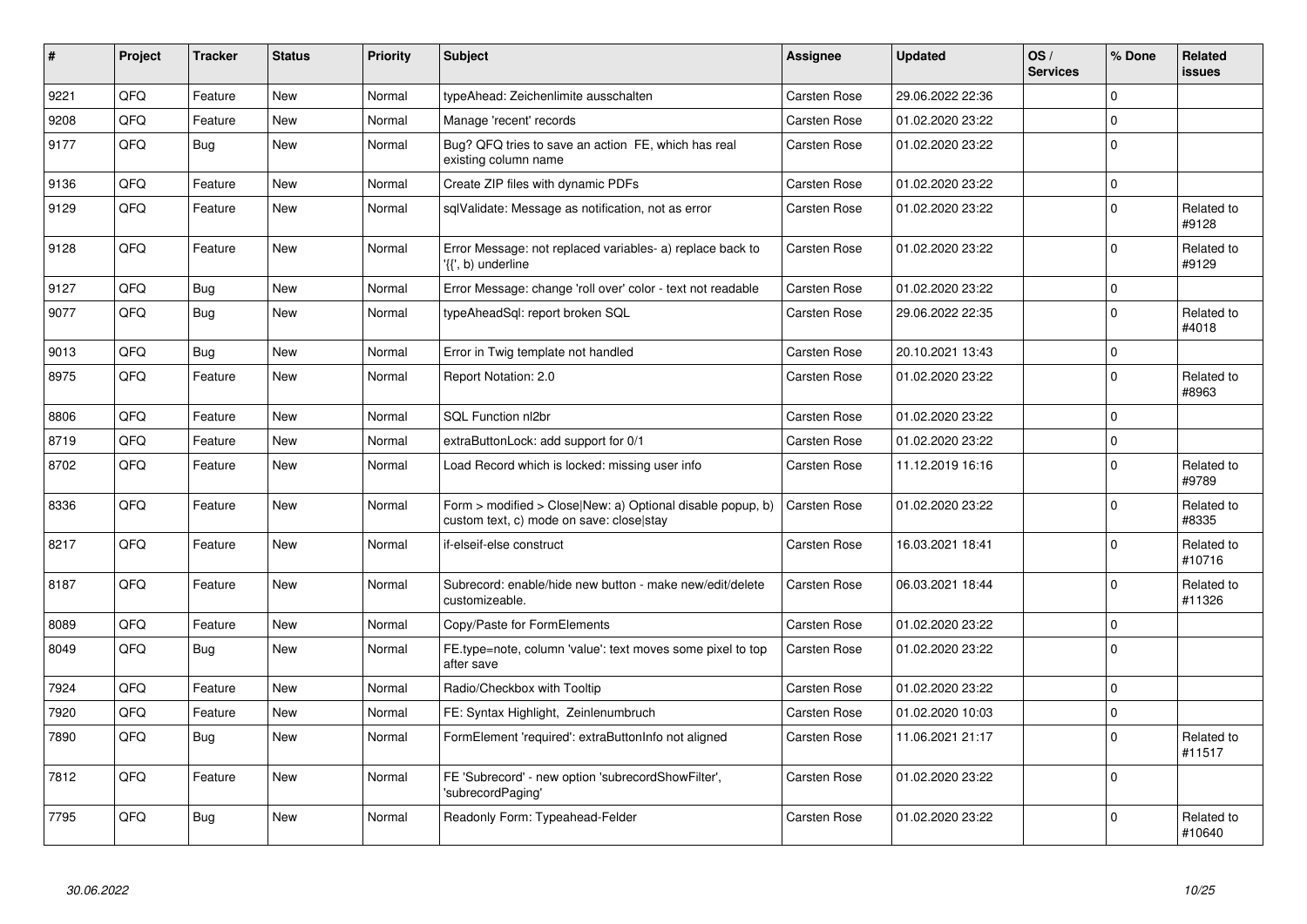| #    | Project | <b>Tracker</b> | <b>Status</b> | <b>Priority</b> | Subject                                                                                               | <b>Assignee</b> | <b>Updated</b>   | OS/<br><b>Services</b> | % Done      | Related<br>issues      |
|------|---------|----------------|---------------|-----------------|-------------------------------------------------------------------------------------------------------|-----------------|------------------|------------------------|-------------|------------------------|
| 7685 | QFQ     | Bug            | <b>New</b>    | Normal          | Open FormElement from QFQ error message and save<br>modified record: error about missing {{formId:F}} | Carsten Rose    | 01.02.2020 23:22 |                        | $\Omega$    |                        |
| 7683 | QFQ     | Feature        | New           | Normal          | Special column names in '{{ SELECT  AS _link }}' should<br>be detected                                | Carsten Rose    | 01.02.2020 23:21 |                        | 0           |                        |
| 7681 | QFQ     | Feature        | <b>New</b>    | Normal          | Optional switch off 'check for modified record'                                                       | Carsten Rose    | 01.02.2020 23:21 |                        | $\Omega$    |                        |
| 7660 | QFQ     | Feature        | New           | Normal          | IMAP: import mails to DB, move / delete mails                                                         | Carsten Rose    | 01.02.2020 09:52 |                        | $\mathbf 0$ |                        |
| 7574 | QFQ     | Bug            | <b>New</b>    | Normal          | Substitute error: form element not reported / dont parse<br>Form.note                                 | Carsten Rose    | 01.02.2020 23:21 |                        | $\Omega$    |                        |
| 7547 | QFQ     | Bug            | <b>New</b>    | Normal          | Error Message in afterSave: wrong parameter column<br>reported                                        | Carsten Rose    | 01.02.2020 23:22 |                        | $\Omega$    |                        |
| 7524 | QFQ     | <b>Bug</b>     | <b>New</b>    | Normal          | QFQ throws a 'General Error' if 'fileadmin/protected/log/' is<br>not writeable                        | Carsten Rose    | 01.02.2020 23:22 |                        | $\mathbf 0$ |                        |
| 7521 | QFQ     | Feature        | <b>New</b>    | Normal          | TemplateGroup: fe.type=upload                                                                         | Carsten Rose    | 01.02.2020 23:21 |                        | 0           | Related to<br>#9706    |
| 7520 | QFQ     | Feature        | <b>New</b>    | Normal          | QR Code:  AS _qr ( AS _link)                                                                          | Carsten Rose    | 01.02.2020 23:22 |                        | 0           |                        |
| 7519 | QFQ     | Feature        | New           | Normal          | Select: Multi                                                                                         | Carsten Rose    | 01.02.2020 23:22 |                        | $\Omega$    |                        |
| 7513 | QFQ     | <b>Bug</b>     | <b>New</b>    | Normal          | Radios not correct aligned                                                                            | Carsten Rose    | 01.02.2020 23:22 |                        | $\mathbf 0$ |                        |
| 7512 | QFQ     | Bug            | <b>New</b>    | Normal          | FE: inputType=number >> 'pattern' is not respected                                                    | Carsten Rose    | 01.02.2020 23:22 |                        | $\mathbf 0$ |                        |
| 7481 | QFQ     | Feature        | <b>New</b>    | Normal          | Detect 'BaseUrl' automatically                                                                        | Carsten Rose    | 01.02.2020 23:21 |                        | 0           |                        |
| 7480 | QFQ     | Feature        | New           | Normal          | Record History (Undo / Redo)                                                                          | Carsten Rose    | 11.12.2019 16:16 |                        | $\Omega$    | Related to<br>#2361    |
| 7342 | QFQ     | Feature        | <b>New</b>    | Normal          | add content = hide_this                                                                               | Carsten Rose    | 01.02.2020 23:21 |                        | 0           |                        |
| 7280 | QFQ     | Feature        | <b>New</b>    | Normal          | recently used table                                                                                   | Carsten Rose    | 01.02.2020 23:21 |                        | $\mathbf 0$ |                        |
| 7261 | QFQ     | <b>Bug</b>     | New           | Normal          | Report pathFilename for user without path, only the filename                                          | Carsten Rose    | 01.02.2020 23:21 |                        | 0           |                        |
| 7239 | QFQ     | Feature        | New           | Normal          | TinyMCE: html tag whitelist                                                                           | Carsten Rose    | 01.02.2020 23:21 |                        | $\Omega$    | Related to<br>#14320   |
| 7219 | QFQ     | <b>Bug</b>     | <b>New</b>    | Normal          | typeSheadSql / typeAheadSqlPrefetch: change to curly<br>braces                                        | Carsten Rose    | 01.02.2020 23:21 |                        | $\mathbf 0$ |                        |
| 7175 | QFQ     | Feature        | <b>New</b>    | Normal          | Upload: md5 hash as filename                                                                          | Carsten Rose    | 01.02.2020 23:21 |                        | $\mathbf 0$ |                        |
| 7119 | QFQ     | Feature        | New           | Normal          | Upload: scaleDownWidth, scaleDownHeight                                                               | Carsten Rose    | 01.02.2020 23:21 |                        | 0           |                        |
| 7109 | QFQ     | Feature        | New           | Normal          | Dynamic Updates: row/element hide                                                                     | Carsten Rose    | 01.02.2020 23:22 |                        | 0           | Has duplicate<br>#4081 |
| 7102 | QFQ     | Feature        | <b>New</b>    | Normal          | Comment sign in report: '#' and '--'                                                                  | Carsten Rose    | 01.02.2020 23:21 |                        | $\pmb{0}$   |                        |
| 7099 | QFQ     | Feature        | <b>New</b>    | Normal          | Redesign FormEditor                                                                                   | Carsten Rose    | 01.02.2020 23:21 |                        | 0           |                        |
| 7014 | QFQ     | <b>Bug</b>     | New           | Normal          | Sending invalid emails succeeds when<br>debug.redirectAllMailTo is set                                | Carsten Rose    | 01.02.2020 23:21 |                        | 0           |                        |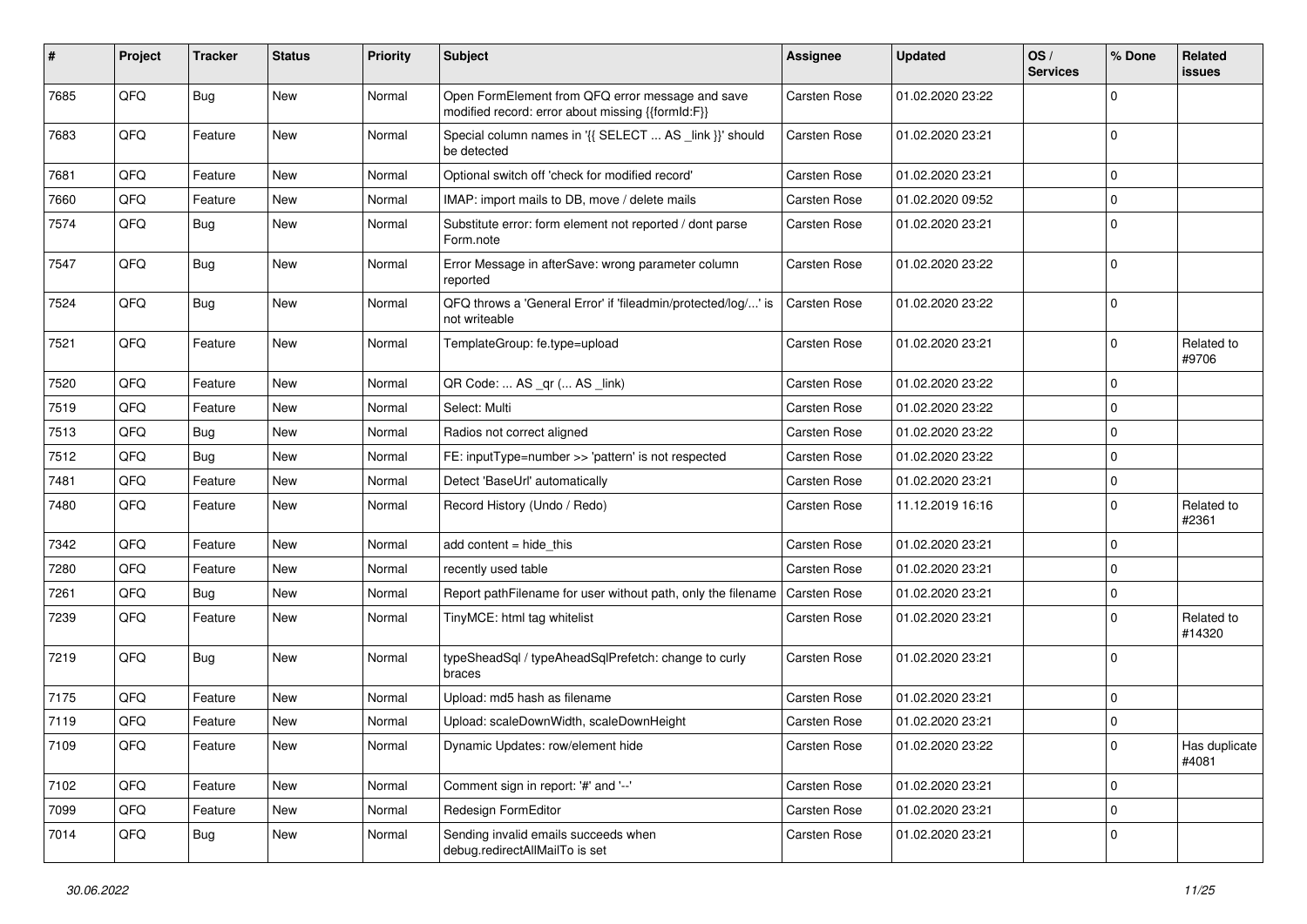| #    | Project | <b>Tracker</b> | <b>Status</b> | <b>Priority</b> | Subject                                                                                                                    | <b>Assignee</b> | <b>Updated</b>   | OS/<br><b>Services</b> | % Done      | Related<br>issues                           |
|------|---------|----------------|---------------|-----------------|----------------------------------------------------------------------------------------------------------------------------|-----------------|------------------|------------------------|-------------|---------------------------------------------|
| 7002 | QFQ     | Bug            | <b>New</b>    | Normal          | Dynamic Update: row does not disappear / appear                                                                            | Carsten Rose    | 01.02.2020 23:22 |                        | $\mathbf 0$ |                                             |
| 6912 | QFQ     | <b>Bug</b>     | <b>New</b>    | Normal          | error Message Var 'deadline' already set in SIP - in Form<br>with FE.value={{deadline:R:::{{deadlinePeriod:Y}}}}           | Carsten Rose    | 01.02.2020 23:21 |                        | $\Omega$    |                                             |
| 6855 | QFQ     | Feature        | <b>New</b>    | Normal          | With {{feUser:U}}!={{feUser:T}}: Save / Delete: only possible<br>with {{feUserSave:U}}='yes' and '{{feUserDelete:U}}='yes' | Carsten Rose    | 01.02.2020 23:21 |                        | $\mathbf 0$ |                                             |
| 6765 | QFQ     | Feature        | New           | Normal          | Moeglichkeit via QFQ eigene Logs zu schreiben                                                                              | Carsten Rose    | 01.02.2020 23:21 |                        | $\Omega$    |                                             |
| 6723 | QFQ     | Feature        | New           | Normal          | Report QFQ Installation and Version                                                                                        | Carsten Rose    | 12.06.2021 09:07 |                        | 0           |                                             |
| 6677 | QFQ     | Bug            | New           | Normal          | Error message FE Action Element: no/wrong FE reference<br>who cause the problem.                                           | Carsten Rose    | 01.02.2020 23:21 |                        | 0           |                                             |
| 6609 | QFQ     | Feature        | <b>New</b>    | Normal          | Formlet: JSON API erweitern                                                                                                | Carsten Rose    | 01.02.2020 23:21 |                        | 50          |                                             |
| 6602 | QFQ     | Feature        | New           | Normal          | Formlet: in Report auf Mausklick ein mini-form oeffnen                                                                     | Carsten Rose    | 11.12.2019 16:16 |                        | $\mathbf 0$ |                                             |
| 6594 | QFQ     | Feature        | <b>New</b>    | Normal          | Excel: on download, check if there is a valid sip                                                                          | Carsten Rose    | 01.02.2020 23:21 |                        | $\mathbf 0$ |                                             |
| 6483 | QFQ     | Bug            | <b>New</b>    | Normal          | R Store funktioniert nicht bei 'Report Notation' im FE                                                                     | Carsten Rose    | 01.02.2020 23:21 |                        | $\mathbf 0$ |                                             |
| 6462 | QFQ     | <b>Bug</b>     | <b>New</b>    | Normal          | File Upload: Nutzlose Fehlermeldung wenn Datei zu gross                                                                    | Carsten Rose    | 01.02.2020 23:21 |                        | $\mathbf 0$ | Related to<br>#6139                         |
| 6437 | QFQ     | Feature        | <b>New</b>    | Normal          | Neuer Mode Button bei FormElementen                                                                                        | Carsten Rose    | 01.02.2020 23:21 |                        | $\mathbf 0$ | Related to<br>#9668,<br>Blocked by<br>#9678 |
| 6292 | QFQ     | Feature        | <b>New</b>    | Normal          | Download: File speichern mit Hash aber original Filename in<br>der Datenbank vermerken fuer Downloads                      | Carsten Rose    | 01.02.2020 23:21 |                        | $\Omega$    |                                             |
| 6289 | QFQ     | Feature        | <b>New</b>    | Normal          | Form: Log                                                                                                                  | Carsten Rose    | 01.02.2020 23:21 |                        | 0           |                                             |
| 6261 | QFQ     | Feature        | <b>New</b>    | Normal          | Persistent SIP                                                                                                             | Carsten Rose    | 12.06.2021 09:07 |                        | $\Omega$    | Related to<br>#10819                        |
| 5782 | QFQ     | Feature        | <b>New</b>    | Normal          | NextCloud API                                                                                                              | Carsten Rose    | 01.02.2020 10:02 |                        | $\mathbf 0$ |                                             |
| 5576 | QFQ     | <b>Bug</b>     | New           | Normal          | Using MySQL 'DROP' requires privilege - wich is not really<br>necessary.                                                   | Carsten Rose    | 01.02.2020 23:21 |                        | $\Omega$    |                                             |
| 5559 | QFQ     | Bug            | New           | Normal          | FE.type = Upload: 'accept' might contain variables                                                                         | Carsten Rose    | 11.05.2020 21:23 |                        | $\mathbf 0$ |                                             |
| 5345 | QFQ     | Feature        | New           | Normal          | Report: UPDATE / INSERT / DELETE statements should<br>trigger subgueries, depending on the result.                         | Carsten Rose    | 27.05.2020 16:11 |                        | $\mathbf 0$ |                                             |
| 5305 | QFQ     | <b>Bug</b>     | <b>New</b>    | Normal          | Upload FormElement: nicht disabled by readonly Form                                                                        | Carsten Rose    | 16.06.2021 13:43 |                        | 0           | Related to<br>#9347,<br>Related to<br>#9834 |
| 5131 | QFQ     | Feature        | New           | Normal          | Activate Spin Gear ('wait/busy' indicator) via LINK attribute                                                              | Carsten Rose    | 01.02.2020 23:21 |                        | 0           |                                             |
| 4756 | QFQ     | Bug            | New           | Normal          | Form dirty even nothing changes                                                                                            | Carsten Rose    | 11.12.2019 16:16 |                        | 0           |                                             |
| 4413 | QFQ     | Feature        | New           | Normal          | fieldset: show/hidden, modeSql, dynamicUpdate                                                                              | Carsten Rose    | 09.02.2022 15:19 |                        | $\pmb{0}$   |                                             |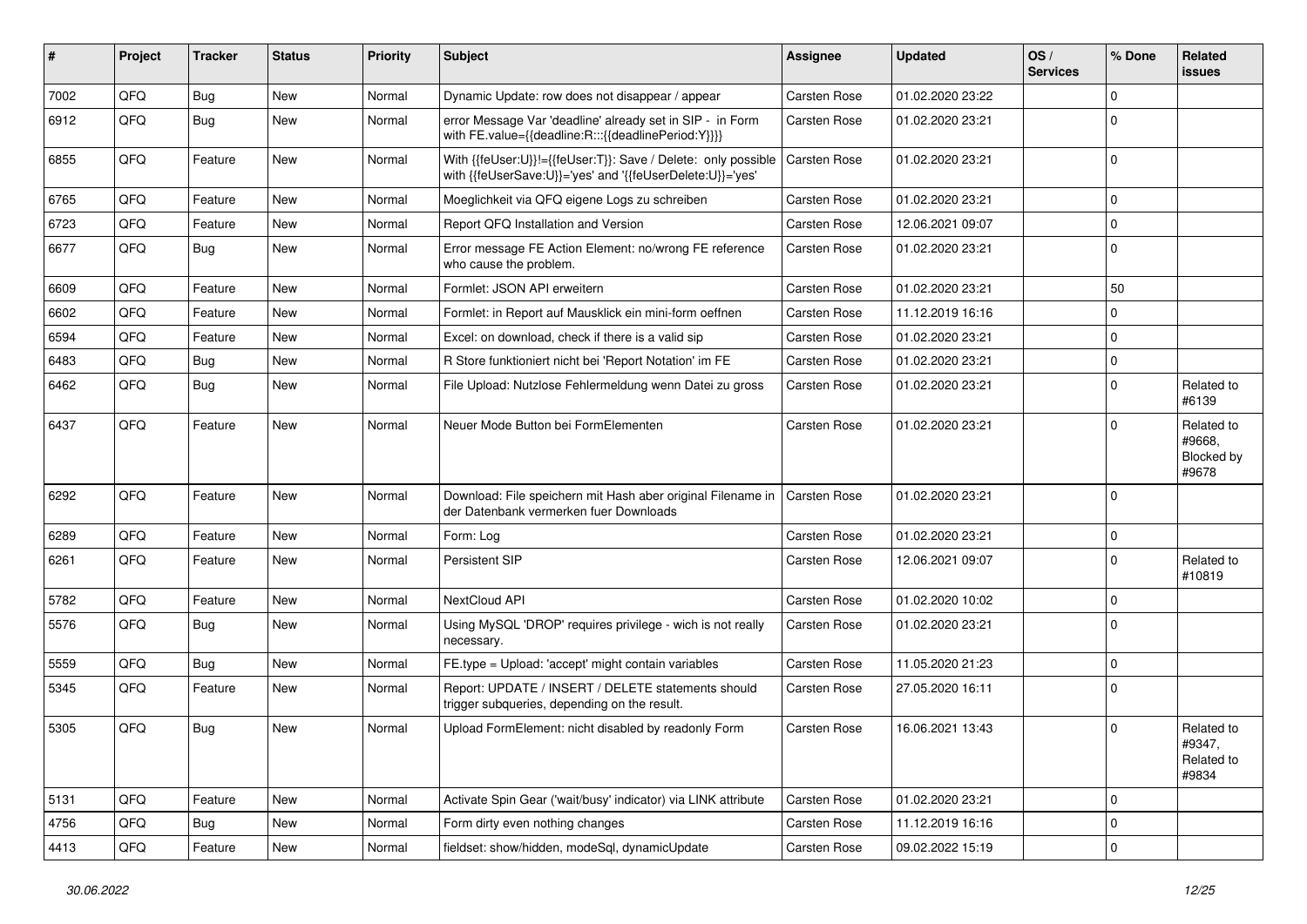| #     | Project | <b>Tracker</b> | <b>Status</b> | <b>Priority</b> | <b>Subject</b>                                                                                         | <b>Assignee</b>     | <b>Updated</b>   | OS/<br><b>Services</b> | % Done      | Related<br><b>issues</b>                      |
|-------|---------|----------------|---------------|-----------------|--------------------------------------------------------------------------------------------------------|---------------------|------------------|------------------------|-------------|-----------------------------------------------|
| 4250  | QFQ     | Feature        | New           | Normal          | AutoCron in QFQ via PHP                                                                                | Carsten Rose        | 01.02.2020 23:21 |                        | 0           | Related to<br>#3292.<br>Related to<br>#3291   |
| 4082  | QFQ     | Feature        | New           | Normal          | Dynamic Update: modeSql - useful default                                                               | Carsten Rose        | 01.02.2020 23:22 |                        | 0           |                                               |
| 4050  | QFQ     | Feature        | <b>New</b>    | Normal          | sql.log: 1) FormElement ID which causes a specific action,<br>2) Result in the same row.               | Carsten Rose        | 15.04.2020 11:35 |                        | $\Omega$    | Related to<br>#5458                           |
| 4023  | QFQ     | Feature        | New           | Normal          | prepared statements - FE action: salveld, sqllnsert,<br>sqlUpdate, sqlDelete, sqlBefore, sqlAfter      | Carsten Rose        | 11.12.2019 16:15 |                        | $\Omega$    |                                               |
| 4018  | QFQ     | Feature        | New           | Normal          | typeahead: long query parameter / answer triggers 'Attack<br>detected' and purges current SIP storage. | Carsten Rose        | 29.06.2022 22:46 |                        | $\mathbf 0$ | Related to<br>#9077                           |
| 3864  | QFQ     | Feature        | New           | Normal          | Encrypt / decrypt field                                                                                | Carsten Rose        | 08.03.2021 18:08 |                        | 0           |                                               |
| 3547  | QFQ     | Bug            | New           | Normal          | FE of type 'note' causes writing of empty fields.                                                      | Carsten Rose        | 01.02.2020 23:21 |                        | 0           |                                               |
| 3504  | QFQ     | Feature        | New           | Normal          | Logging: welche Action FEs werden wann wie ausgefuehrt                                                 | Carsten Rose        | 01.02.2020 23:21 |                        | 0           | Related to<br>#5458,<br>Related to<br>#4092   |
| 3432  | QFQ     | Feature        | <b>New</b>    | Normal          | subrecord: dynamicUpdate                                                                               | Carsten Rose        | 11.06.2020 21:10 |                        | 0           | Related to<br>#5691                           |
| 2361  | QFQ     | Feature        | New           | Normal          | Logging wer/wann/wo welches Formular aufgerufen hat                                                    | Carsten Rose        | 11.12.2019 16:15 |                        | 0           | Related to<br>#4432,<br>Related to<br>#7480   |
| 14371 | QFQ     | Feature        | Priorize      | Normal          | <b>LDAP via REPORT</b>                                                                                 | Carsten Rose        | 19.06.2022 16:37 |                        | 0           |                                               |
| 14290 | QFQ     | Feature        | Priorize      | Normal          | FormEditor: Show Table Definition                                                                      | Carsten Rose        | 19.06.2022 16:37 |                        | 0           |                                               |
| 14283 | QFQ     | <b>Bug</b>     | Priorize      | Normal          | HEIC / HEIF convert doesn't trigger                                                                    | Carsten Rose        | 19.06.2022 16:37 |                        | 0           |                                               |
| 13943 | QFQ     | Bug            | Priorize      | Normal          | unable to find formgroup                                                                               | Enis Nuredini       | 28.05.2022 11:03 |                        | 0           |                                               |
| 13900 | QFQ     | Feature        | Priorize      | Normal          | Selenium: Check das Cookie/PDF funktioniert                                                            | Enis Nuredini       | 25.03.2022 12:45 |                        | 0           |                                               |
| 12504 | QFQ     | Feature        | Priorize      | Normal          | sql.log: report fe.id                                                                                  | <b>Carsten Rose</b> | 05.05.2021 22:09 |                        | 0           |                                               |
| 12503 | QFQ     | Feature        | Priorize      | Normal          | Detect dangerous UPDATE statement with missing WHERE                                                   | <b>Carsten Rose</b> | 05.05.2021 22:09 |                        | 0           |                                               |
| 12452 | QFQ     | Feature        | Priorize      | Normal          | BaseURL: alsways with '/' at the end                                                                   | Carsten Rose        | 19.06.2022 13:45 |                        | 0           | Related to<br>#10782                          |
| 12325 | QFQ     | Bug            | Priorize      | Normal          | MultiDB form.dblndex not working for report syntax                                                     | Carsten Rose        | 07.09.2021 13:37 |                        | 0           | Related to<br>#12145,<br>Related to<br>#12314 |
| 11320 | QFQ     | Feature        | Priorize      | Normal          | Typo3 Version 10 support                                                                               | Carsten Rose        | 05.05.2021 22:09 |                        | 0           |                                               |
| 10569 | QFG     | Feature        | Priorize      | Normal          | link _blank more safe                                                                                  | Enis Nuredini       | 25.03.2022 12:44 |                        | 0           |                                               |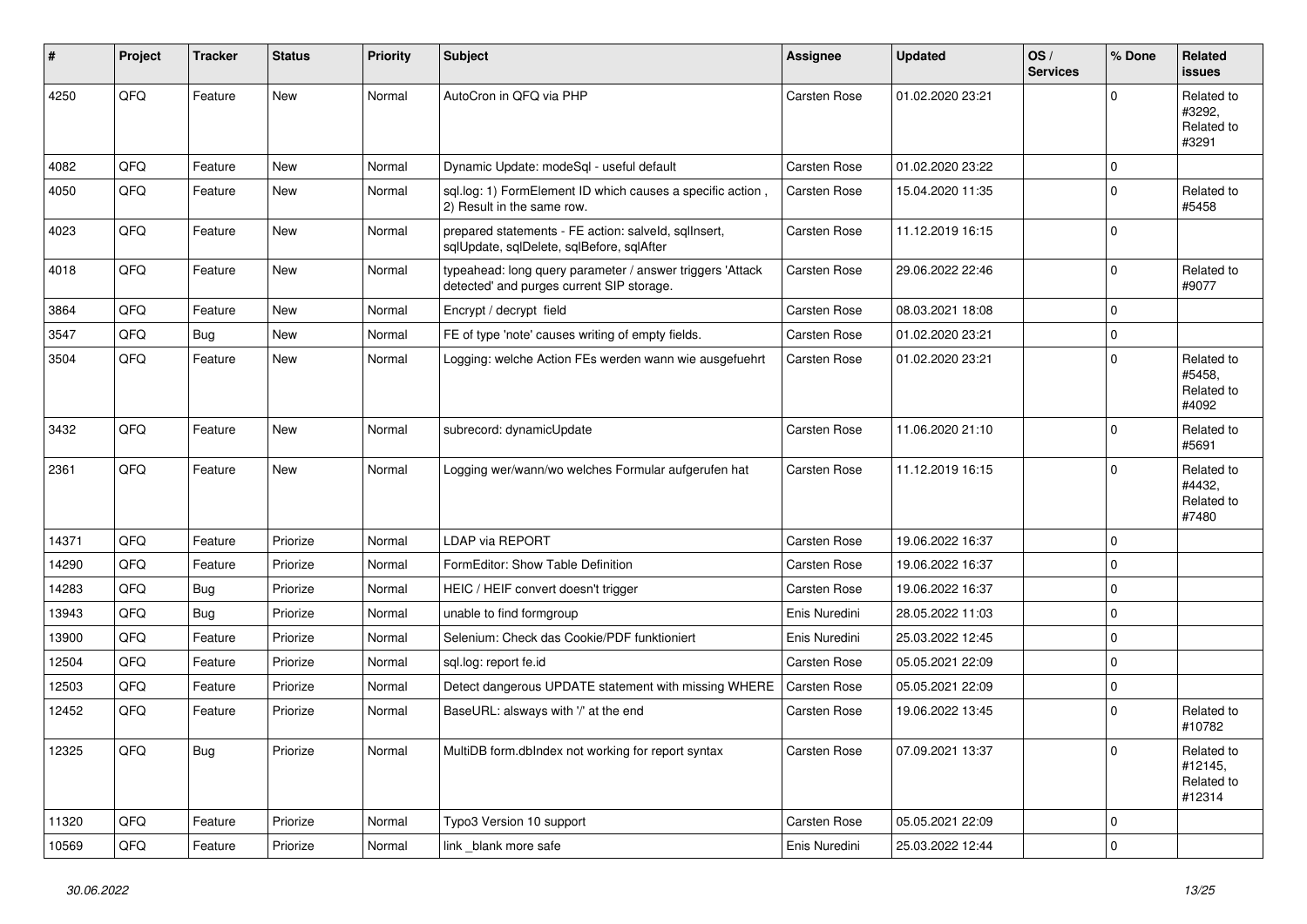| #     | Project | <b>Tracker</b> | <b>Status</b> | <b>Priority</b> | <b>Subject</b>                                                                                           | Assignee            | <b>Updated</b>   | OS/<br><b>Services</b> | % Done      | <b>Related</b><br>issues                                                |
|-------|---------|----------------|---------------|-----------------|----------------------------------------------------------------------------------------------------------|---------------------|------------------|------------------------|-------------|-------------------------------------------------------------------------|
| 10015 | QFQ     | Feature        | Priorize      | Normal          | Monospace in Textarea                                                                                    | <b>Carsten Rose</b> | 03.02.2020 13:40 |                        | 0           |                                                                         |
| 10012 | QFQ     | Feature        | Priorize      | Normal          | redirectAllMailTo: {{beEmail:T}}                                                                         | Carsten Rose        | 08.05.2021 09:54 |                        | $\Omega$    | Related to<br>#12412,<br>Related to<br>#12413,<br>Related to<br>#10011  |
| 10011 | QFQ     | Feature        | Priorize      | Normal          | Offer new STORE_TYPO3 Variable 'beUser', 'beEmail'                                                       | Carsten Rose        | 08.05.2021 09:51 |                        | 0           | Related to<br>#10012,<br>Related to<br>#12511                           |
| 10005 | QFQ     | Feature        | Priorize      | Normal          | Report / special column name:  AS calendar                                                               | Carsten Rose        | 03.06.2020 17:28 |                        | 0           |                                                                         |
| 10003 | QFQ     | Feature        | Priorize      | Normal          | fieldset: stronger visualize group                                                                       | Benjamin Baer       | 12.02.2020 08:13 |                        | 0           |                                                                         |
| 9975  | QFQ     | Bug            | Priorize      | Normal          | Dropdown Menu: 'r:3' broken                                                                              | Carsten Rose        | 01.02.2020 10:13 |                        | $\mathbf 0$ |                                                                         |
| 9968  | QFQ     | Feature        | Priorize      | Normal          | Tooltip in Links for Developer                                                                           | <b>Carsten Rose</b> | 01.02.2020 23:17 |                        | $\Omega$    |                                                                         |
| 9958  | QFQ     | Bug            | Priorize      | Normal          | Broken subrecord query: no error message                                                                 | Carsten Rose        | 05.02.2021 15:15 |                        | $\Omega$    |                                                                         |
| 9947  | QFQ     | <b>Bug</b>     | Priorize      | Normal          | Unwanted error message if missing 'typeAheadSqlPrefetch'                                                 | Carsten Rose        | 01.02.2020 10:13 |                        | $\mathbf 0$ |                                                                         |
| 9928  | QFQ     | Feature        | Priorize      | Normal          | SpecialColumnName: a) Deprecated: ' AS "_+tag " ', b)<br>New: ' AS "_ <tag1><tag2>"</tag2></tag1>        | Carsten Rose        | 01.02.2020 23:17 |                        | $\mathbf 0$ | Related to<br>#9929                                                     |
| 9900  | QFQ     | Feature        | Priorize      | Normal          | Generic API Call: tt-content record >> JSON                                                              | <b>Carsten Rose</b> | 01.02.2020 10:13 |                        | $\Omega$    |                                                                         |
| 9862  | QFQ     | Bug            | Priorize      | Normal          | Failed writing to sql mail qfq.log should throw an exception                                             | Carsten Rose        | 01.02.2020 10:13 |                        | 0           |                                                                         |
| 9834  | QFQ     | <b>Bug</b>     | Priorize      | Normal          | Input elements with tag 'disabled' are missing on<br>form-submit: server option 'processReadOnly' broken | Carsten Rose        | 07.12.2021 16:43 |                        | $\Omega$    | Related to<br>#9691.<br>Related to<br>#5305, Has<br>duplicate<br>#12331 |
| 9668  | QFQ     | Feature        | Priorize      | Normal          | Form.mode: rename 'hidden' to 'hide'                                                                     | Carsten Rose        | 05.05.2021 22:14 |                        | 0           | Related to<br>#6437                                                     |
| 9394  | QFQ     | Feature        | Priorize      | Normal          | REST: allow for non numerical ids in get requests                                                        | <b>Carsten Rose</b> | 05.05.2021 22:10 |                        | 0           |                                                                         |
| 9346  | QFQ     | Feature        | Priorize      | Normal          | beforeSave: check if an upload is given                                                                  | Carsten Rose        | 11.06.2021 21:18 |                        | 0           |                                                                         |
| 9135  | QFQ     | Feature        | Priorize      | Normal          | Progress Bar generic / replace old hourglass download<br>popup                                           | Benjamin Baer       | 03.01.2022 07:43 |                        | $\mathbf 0$ |                                                                         |
| 8963  | QFQ     | Feature        | Priorize      | Normal          | Setting values in a store: flexible way                                                                  | Carsten Rose        | 05.05.2021 22:10 |                        | $\Omega$    | Related to<br>#8975                                                     |
| 8585  | QFQ     | Feature        | Priorize      | Normal          | Enhance Error message for 'unknown form'                                                                 | <b>Carsten Rose</b> | 01.02.2020 10:13 |                        | 0           |                                                                         |
| 8584  | QFQ     | Feature        | Priorize      | Normal          | FE 'Action' - never assign to Container (except Template<br>Group)                                       | Carsten Rose        | 01.02.2020 10:13 |                        | $\Omega$    |                                                                         |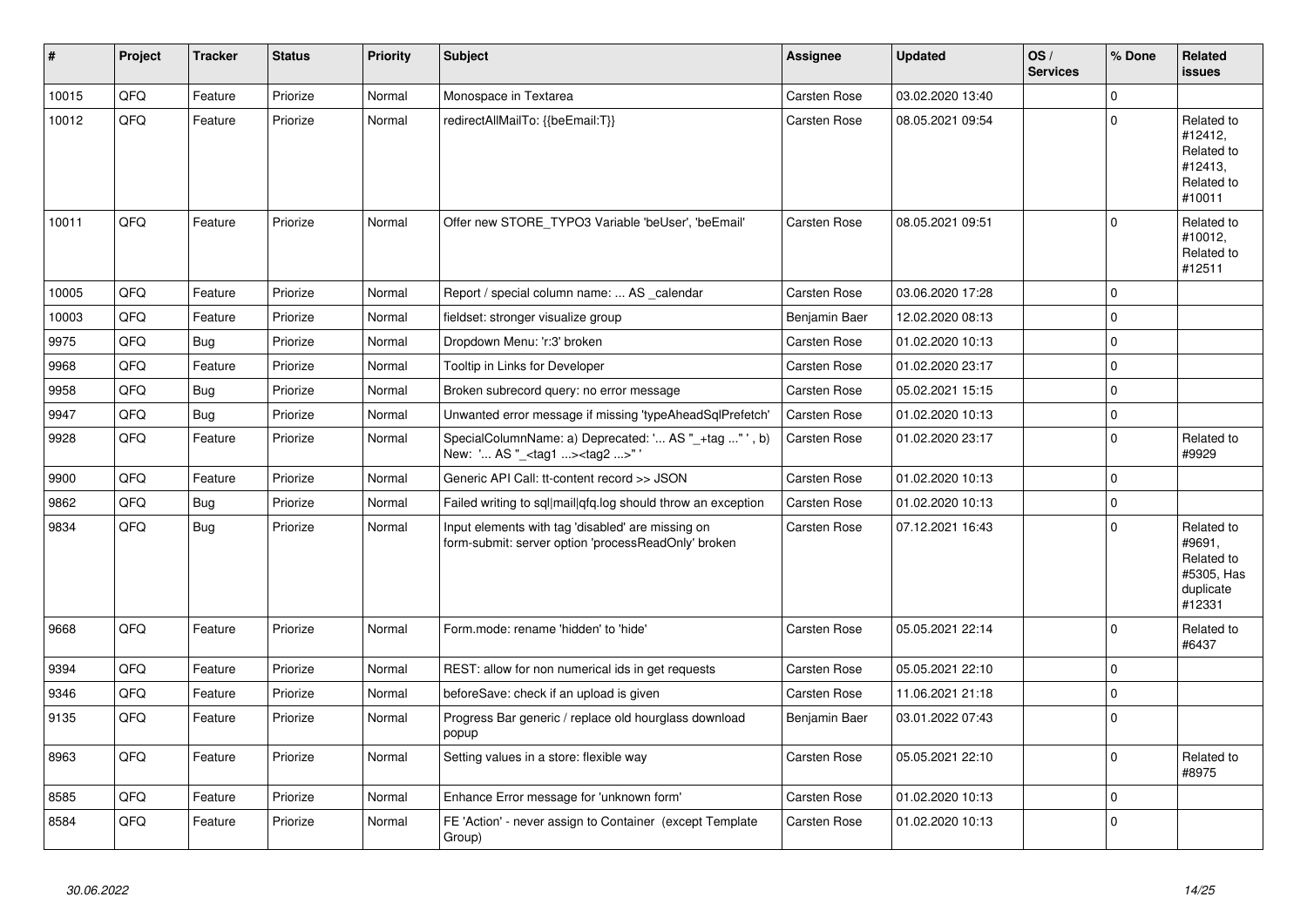| #    | Project | <b>Tracker</b> | <b>Status</b> | <b>Priority</b> | <b>Subject</b>                                                                            | Assignee            | <b>Updated</b>   | OS/<br><b>Services</b> | % Done      | Related<br>issues   |
|------|---------|----------------|---------------|-----------------|-------------------------------------------------------------------------------------------|---------------------|------------------|------------------------|-------------|---------------------|
| 8277 | QFQ     | Feature        | Priorize      | Normal          | fe.parameter.default=                                                                     | Carsten Rose        | 01.02.2020 23:17 |                        | $\mathbf 0$ | Related to<br>#8113 |
| 8044 | QFQ     | Feature        | Priorize      | Normal          | Transaction: a) Form, b) Report                                                           | Carsten Rose        | 05.05.2021 22:14 |                        | $\mathbf 0$ | Related to<br>#8043 |
| 8037 | QFQ     | <b>Bug</b>     | Priorize      | Normal          | FE.type=upload (advanced mode): {{slaveId:V}} missing<br>during dynamic update            | Carsten Rose        | 01.02.2020 10:13 |                        | $\Omega$    |                     |
| 8034 | QFQ     | Feature        | Priorize      | Normal          | FormElement 'data': 22.22.2222 should not be accepted                                     | <b>Carsten Rose</b> | 01.02.2020 10:13 |                        | $\Omega$    |                     |
| 7965 | QFQ     | Feature        | Priorize      | Normal          | Input type 'text' with visual format - currency                                           | Benjamin Baer       | 03.01.2022 07:45 |                        | $\mathbf 0$ |                     |
| 7730 | QFQ     | Feature        | Priorize      | Normal          | SELECT Box: title in between                                                              | Benjamin Baer       | 01.02.2020 23:22 |                        | 0           |                     |
| 7656 | QFQ     | Bug            | Priorize      | Normal          | FE with required, 'pattern' and 'extraButtonLock': always<br>complain about missing value | <b>Carsten Rose</b> | 01.02.2020 10:13 |                        | 0           |                     |
| 7630 | QFQ     | Feature        | Priorize      | Normal          | detailed error message for simple upload                                                  | Carsten Rose        | 01.02.2020 10:13 |                        | $\mathbf 0$ |                     |
| 7616 | QFQ     | <b>Bug</b>     | Priorize      | Normal          | Selectlist with Enum & Dynamic Update                                                     | <b>Carsten Rose</b> | 01.02.2020 10:13 |                        | 0           |                     |
| 7522 | QFQ     | Feature        | Priorize      | Normal          | Inserting default index.html to folder (Avoid Apache<br>Indexing)                         | Carsten Rose        | 01.02.2020 10:13 |                        | $\mathbf 0$ |                     |
| 7290 | QFQ     | Feature        | Priorize      | Normal          | FormEditor: title as textarea if LEN(title)>60                                            | Carsten Rose        | 01.02.2020 10:13 |                        | 0           | Blocked by<br>#7682 |
| 7217 | QFQ     | Feature        | Priorize      | Normal          | Download: notice User if `_sip=?` is missing                                              | Carsten Rose        | 01.02.2020 10:13 |                        | 0           |                     |
| 6998 | QFQ     | Feature        | Priorize      | Normal          | Form: with debug=on show column information as tooltip of<br>column label                 | Carsten Rose        | 01.02.2020 10:13 |                        | $\mathbf 0$ |                     |
| 6870 | QFQ     | Feature        | Priorize      | Normal          | Click on '_link' triggers an API call                                                     | Benjamin Baer       | 03.01.2022 08:25 |                        | 0           |                     |
| 6801 | QFQ     | Feature        | Priorize      | Normal          | Fabric: Maximize / Fulllscreen                                                            | Benjamin Baer       | 21.03.2022 09:56 |                        | $\mathbf 0$ |                     |
| 6574 | QFQ     | <b>Bug</b>     | Priorize      | Normal          | gfg.log: Fehlermeldung wurde angezeigt, aber nicht geloggt                                | <b>Carsten Rose</b> | 01.02.2020 10:13 |                        | $\mathbf 0$ |                     |
| 6566 | QFQ     | Bug            | Priorize      | Normal          | Link Function 'delete': provided parameter missing on page<br>reload                      | Benjamin Baer       | 03.01.2022 08:08 |                        | $\mathbf 0$ |                     |
| 6224 | QFQ     | Feature        | Priorize      | Normal          | Dynamic update: fade in/out fields                                                        | Benjamin Baer       | 21.03.2022 09:50 |                        | 0           |                     |
| 6140 | QFQ     | <b>Bug</b>     | Priorize      | Normal          | QFQ DnD Sort: Locked fields                                                               | Benjamin Baer       | 21.03.2022 09:56 |                        | $\Omega$    |                     |
| 5942 | QFQ     | Feature        | Priorize      | Normal          | 'L' and 'type': append to links, generate via '_link' by using<br>'u:' .                  | Carsten Rose        | 01.02.2020 10:13 |                        | $\Omega$    |                     |
| 5562 | QFQ     | Feature        | Priorize      | Normal          | Drag'n'Drop fuer Uploads                                                                  | Benjamin Baer       | 21.03.2022 09:52 |                        | 0           | Related to<br>#9706 |
| 5366 | QFQ     | Feature        | Priorize      | Normal          | Saving with keyboard shortcuts                                                            | Benjamin Baer       | 21.03.2022 09:47 |                        | 0           |                     |
| 4457 | QFQ     | Bug            | Priorize      | Normal          | typeahead: pressing return to select an item, saves the form<br>and closes the form.      | Benjamin Baer       | 03.01.2022 08:01 |                        | $\Omega$    | Related to<br>#4398 |
| 3867 | QFQ     | Feature        | Priorize      | Normal          | Readonly Formular: Template Groups add/delete<br>ausbeldnen                               | Carsten Rose        | 05.05.2021 22:12 |                        | $\Omega$    |                     |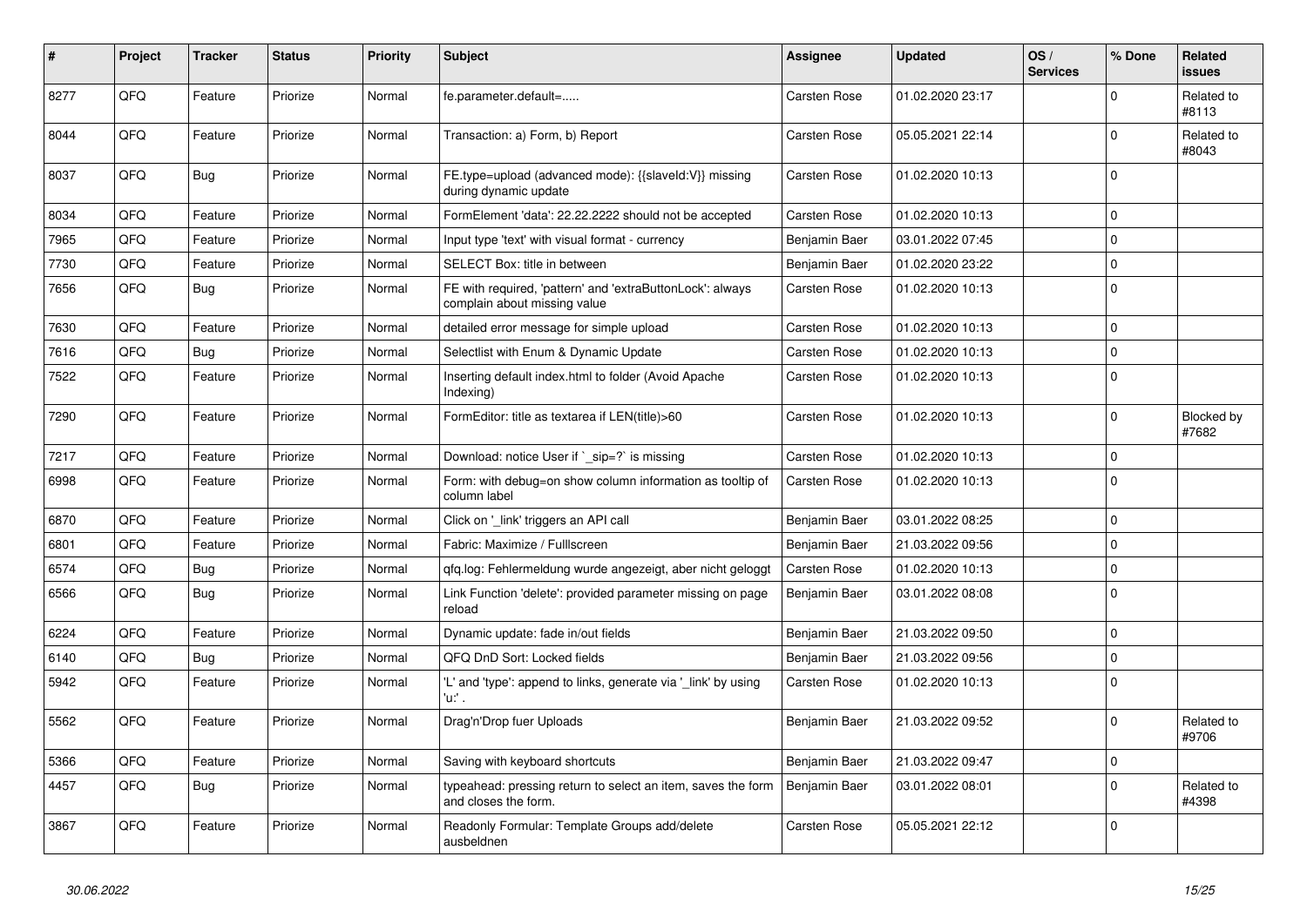| $\vert$ # | Project        | <b>Tracker</b> | <b>Status</b> | <b>Priority</b> | Subject                                                                                             | <b>Assignee</b> | <b>Updated</b>   | OS/<br><b>Services</b> | % Done              | Related<br>issues                                                                                                                                                     |
|-----------|----------------|----------------|---------------|-----------------|-----------------------------------------------------------------------------------------------------|-----------------|------------------|------------------------|---------------------|-----------------------------------------------------------------------------------------------------------------------------------------------------------------------|
| 3782      | QFQ            | <b>Bug</b>     | Priorize      | Normal          | Bei fehlerhafter Eingabe (z.B. Datum) sollte das erwartete<br>Format angezeigt werden               | Carsten Rose    | 01.02.2020 10:13 |                        | $\mathsf{O}\xspace$ |                                                                                                                                                                       |
| 2665      | QFQ            | <b>Bug</b>     | Priorize      | Normal          | Dynamic Update funktioniert nicht, wenn beim<br>entsprechenden FormElement eine size angegeben ist. | Benjamin Baer   | 03.01.2022 08:12 |                        | 30                  |                                                                                                                                                                       |
| 14320     | QFQ            | Feature        | ToDo          | Normal          | Allow specific HTML Tags and Attributes: general, TinyMCE                                           | Enis Nuredini   | 17.06.2022 10:44 |                        | 0                   | Related to<br>#12664,<br>Related to<br>#12039,<br>Related to<br>#11702,<br>Related to<br>#7239,<br>Related to<br>#3708,<br>Related to<br>#3646,<br>Related to<br>#880 |
| 14303     | QFQ            | <b>Bug</b>     | ToDo          | Normal          | datetime broken with picker                                                                         | Enis Nuredini   | 17.06.2022 09:02 |                        | $\mathbf 0$         | Related to<br>#12630                                                                                                                                                  |
| 13899     | QFQ            | <b>Bug</b>     | ToDo          | Normal          | Selenium: zum laufen bringen                                                                        | Enis Nuredini   | 25.03.2022 10:24 |                        | $\mathsf{O}\xspace$ |                                                                                                                                                                       |
| 12262     | QFQ            | Feature        | ToDo          | Normal          | Form buttons on top: more customable                                                                | Enis Nuredini   | 17.06.2022 10:44 |                        | $\mathsf{O}\xspace$ | Related to<br>#13945, Has<br>duplicate<br>#4046, Has<br>duplicate<br>#10080                                                                                           |
| 14323     | QFQ            | <b>Bug</b>     | In Progress   | Normal          | Report: render=both single - no impact                                                              | Carsten Rose    | 19.06.2022 18:31 |                        | $\mathsf{O}\xspace$ |                                                                                                                                                                       |
| 14175     | QFQ            | <b>Bug</b>     | In Progress   | Normal          | Opening a form with no QFQ Session cookie fails                                                     | Carsten Rose    | 03.06.2022 10:40 |                        | $\mathsf{O}\xspace$ |                                                                                                                                                                       |
| 13330     | QFQ            | Feature        | In Progress   | Normal          | Multi Form: Upload                                                                                  | Carsten Rose    | 07.11.2021 12:40 |                        | 50                  | Related to<br>#9706                                                                                                                                                   |
| 12630     | QFQ            | Feature        | In Progress   | Normal          | Input: date[time]: min / max values                                                                 | Enis Nuredini   | 20.06.2022 18:31 |                        | $\mathsf{O}\xspace$ | Related to<br>#10096,<br>Related to<br>#14302,<br>Related to<br>#14303                                                                                                |
| 12440     | QFQ            | Feature        | In Progress   | Normal          | Typo3 V10 upgrade (durchfuehren und testen)                                                         | Carsten Rose    | 21.03.2022 09:53 |                        | 50                  | Related to<br>#12357,<br>Related to<br>#12067,<br>Related to<br>#10661                                                                                                |
| 12439     | $\mathsf{QFQ}$ | Feature        | In Progress   | Normal          | TinyMCE Paste from Word & Character Count/Limit                                                     | Carsten Rose    | 05.05.2021 22:15 |                        | $\pmb{0}$           |                                                                                                                                                                       |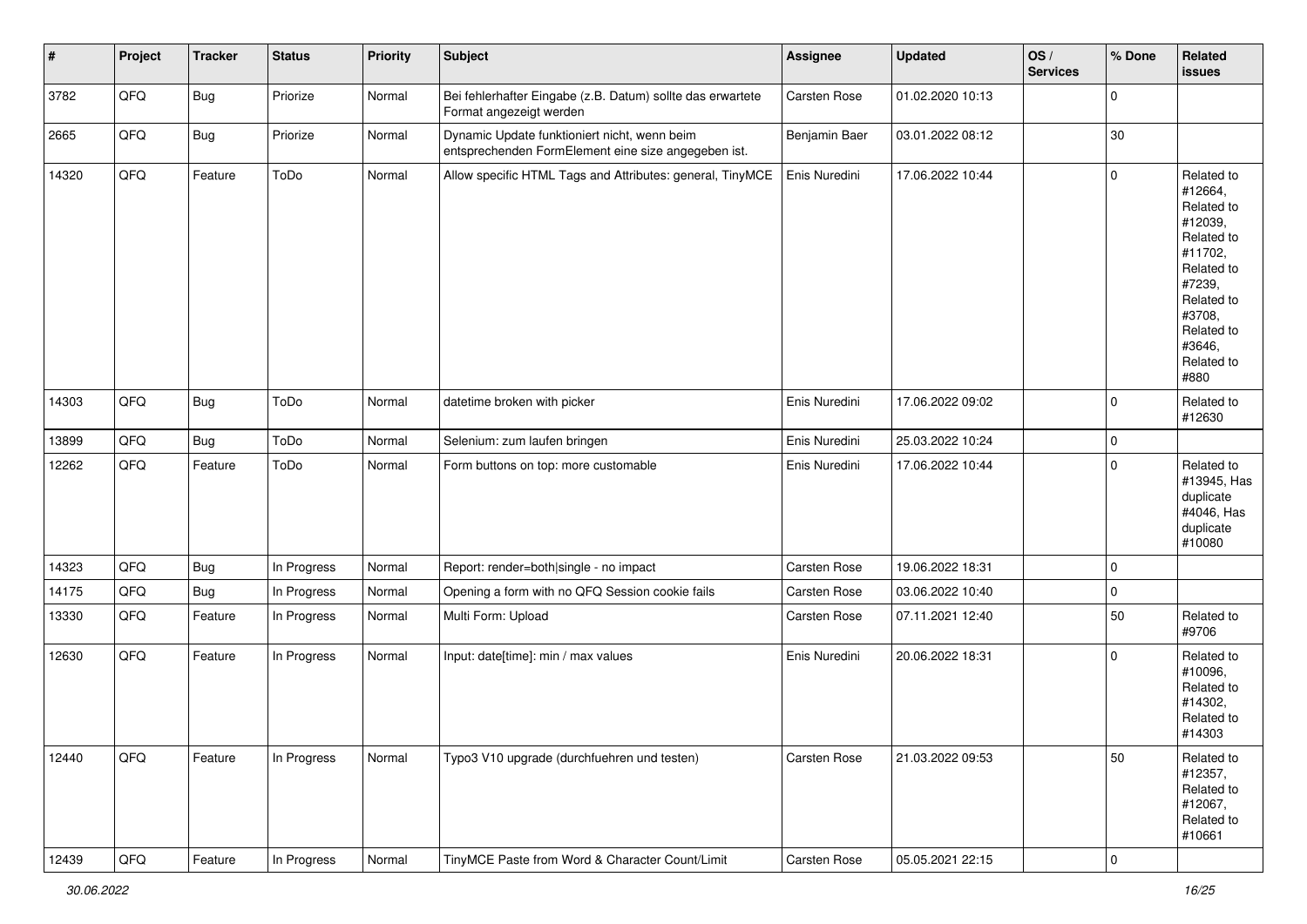| ∦     | Project | <b>Tracker</b> | <b>Status</b>              | <b>Priority</b> | <b>Subject</b>                                                                       | Assignee        | <b>Updated</b>   | OS/<br><b>Services</b> | % Done      | Related<br>issues                                                                                                              |
|-------|---------|----------------|----------------------------|-----------------|--------------------------------------------------------------------------------------|-----------------|------------------|------------------------|-------------|--------------------------------------------------------------------------------------------------------------------------------|
| 11980 | QFQ     | Feature        | In Progress                | Normal          | protected verzeichnis MUSS geschützt werden                                          | Carsten Rose    | 07.09.2021 13:30 |                        | $\mathbf 0$ |                                                                                                                                |
| 11517 | QFQ     | <b>Bug</b>     | In Progress                | Normal          | extraButtonInfo Broken for multiple FormElements                                     | Carsten Rose    | 12.05.2022 13:12 |                        | $\pmb{0}$   | Related to<br>#7890,<br>Related to<br>#3811, Has<br>duplicate<br>#10905, Has<br>duplicate<br>#10553, Has<br>duplicate<br>#6779 |
| 11076 | QFQ     | Feature        | In Progress                | Normal          | SELECT  AS _websocket                                                                | Carsten Rose    | 30.08.2020 17:49 |                        | $\Omega$    |                                                                                                                                |
| 10793 | QFQ     | Feature        | In Progress                | Normal          | <b>Update NPM Packages</b>                                                           | Carsten Rose    | 07.09.2021 13:25 |                        | 30          |                                                                                                                                |
| 10661 | QFQ     | <b>Bug</b>     | In Progress                | Normal          | Typo3 Warnungen                                                                      | Carsten Rose    | 07.09.2021 13:23 |                        | $\pmb{0}$   | Related to<br>#12440                                                                                                           |
| 10443 | QFQ     | Feature        | In Progress                | Normal          | Konzept_api / _live                                                                  | Carsten Rose    | 07.05.2020 09:39 |                        | $\pmb{0}$   |                                                                                                                                |
| 9691  | QFQ     | Bug            | In Progress                | Normal          | Checkbox: dynamic update > readonly                                                  | Carsten Rose    | 01.02.2020 23:22 |                        | 50          | Related to<br>#9834                                                                                                            |
| 6250  | QFQ     | Feature        | In Progress                | Normal          | Enhance layout: a) Subrecord, b) Subrecord-Title                                     | Carsten Rose    | 01.02.2020 23:22 |                        | $\pmb{0}$   | Related to<br>#5391                                                                                                            |
| 5695  | QFQ     | Feature        | In Progress                | Normal          | Multiform                                                                            | Carsten Rose    | 02.01.2021 18:38 |                        | $\pmb{0}$   |                                                                                                                                |
| 4194  | QFQ     | Feature        | In Progress                | Normal          | Bootstrap 4 ist jetzt offiziel                                                       |                 | 03.05.2021 20:47 |                        | 0           | Related to<br>#10114                                                                                                           |
| 13566 | QFQ     | Feature        | Ready to sync<br>(develop) | Normal          | Delete config-example.qfq.php file                                                   | Carsten Rose    | 23.12.2021 09:25 |                        | 0           |                                                                                                                                |
| 13767 | QFQ     | <b>Bug</b>     | Feedback                   | Normal          | date/time-picker: required shows up/down button orange                               | Enis Nuredini   | 16.05.2022 23:16 |                        | 0           |                                                                                                                                |
| 13572 | QFQ     | Feature        | Feedback                   | Normal          | Form Load: misleading error message on trying to load non<br>existent primary record | Enis Nuredini   | 16.05.2022 23:16 |                        | 100         |                                                                                                                                |
| 12584 | QFQ     | Feature        | Feedback                   | Normal          | T3 v10 migration script: replace alias-patterns (v11)                                | Carsten Rose    | 28.05.2022 11:12 |                        | 100         |                                                                                                                                |
| 12546 | QFQ     | <b>Bug</b>     | Feedback                   | Normal          | Branch 'Development' - Unit Tests mit dirty workaround<br>angepasst                  | Carsten Rose    | 19.03.2022 17:48 |                        | $\pmb{0}$   |                                                                                                                                |
| 11347 | QFQ     | Bug            | Feedback                   | Normal          | If Bedingungen funktionieren nicht korrekt                                           | Christoph Fuchs | 21.03.2021 20:37 |                        | 0           |                                                                                                                                |
| 10782 | QFQ     | Feature        | Feedback                   | Normal          | Tiny MCE: Image Upload                                                               | Enis Nuredini   | 16.05.2022 23:16 |                        | $\mathbf 0$ | Related to<br>#12452                                                                                                           |
| 10124 | QFQ     | Feature        | Feedback                   | Normal          | qfq AAI-Login                                                                        | Karin Niffeler  | 07.05.2020 09:36 |                        | 0           |                                                                                                                                |
| 9898  | QFQ     | <b>Bug</b>     | Feedback                   | Normal          | Formular trotz Timeout gespeichert                                                   | Benjamin Baer   | 01.02.2020 15:56 |                        | $\mathbf 0$ |                                                                                                                                |
| 9535  | QFQ     | <b>Bug</b>     | Feedback                   | Normal          | Report:  AS '_vertical' - column to wide - vertical >> rot45,<br>rot90               | Benjamin Baer   | 01.02.2020 15:56 |                        | $\Omega$    |                                                                                                                                |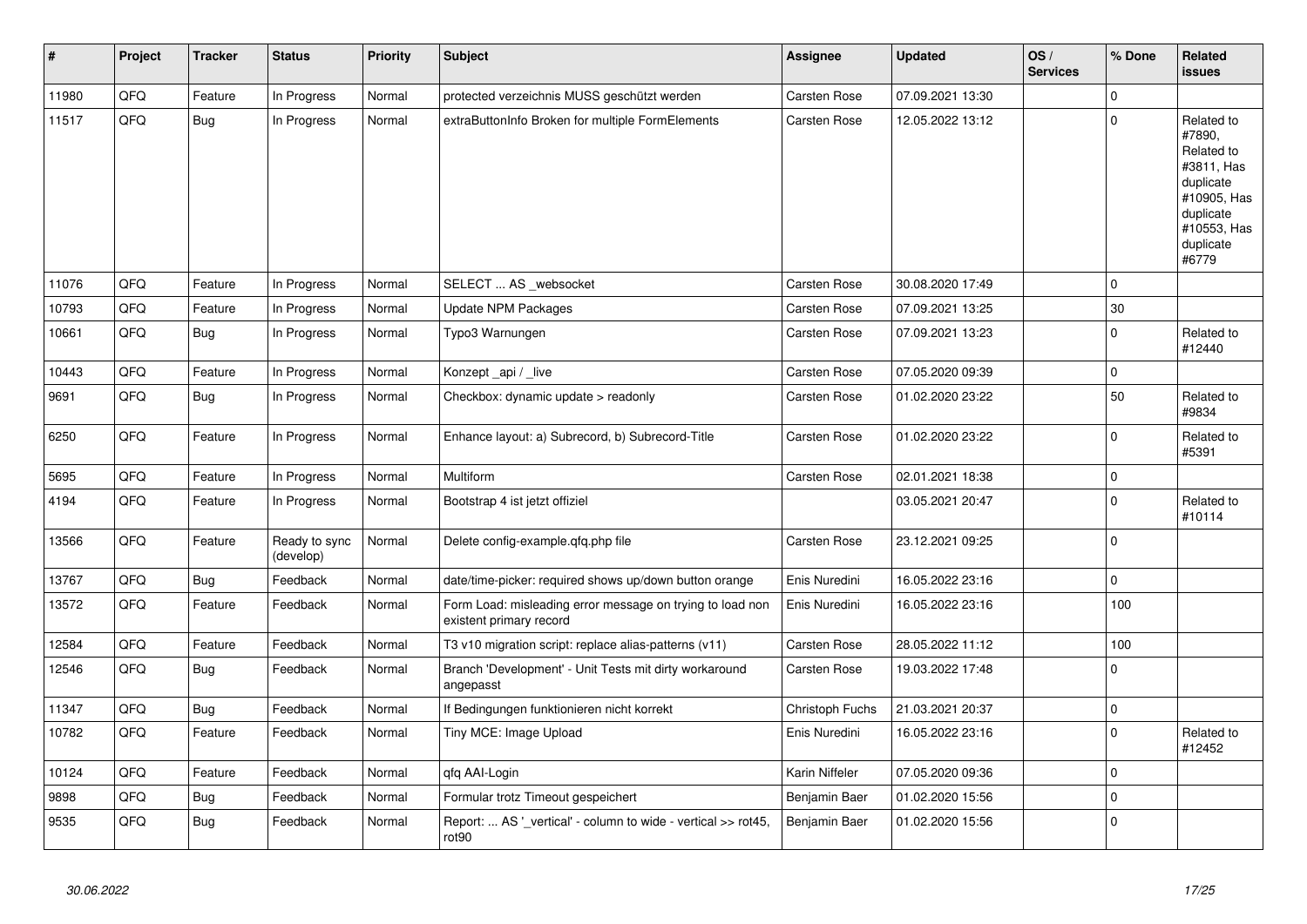| #     | Project | <b>Tracker</b> | <b>Status</b>     | <b>Priority</b> | Subject                                                                  | <b>Assignee</b>   | <b>Updated</b>   | OS/<br><b>Services</b> | % Done      | <b>Related</b><br><b>issues</b>                                       |
|-------|---------|----------------|-------------------|-----------------|--------------------------------------------------------------------------|-------------------|------------------|------------------------|-------------|-----------------------------------------------------------------------|
| 8316  | QFQ     | <b>Bug</b>     | Feedback          | Normal          | Documentation/Behaviour for Nested Queries and<br>Record-Store confusing | Nicola Chiapolini | 20.11.2019 09:14 |                        | 0           |                                                                       |
| 5894  | QFQ     | Feature        | Feedback          | Normal          | Typeahead in Report: show/hide rows dynamically                          | Carsten Rose      | 18.02.2022 08:50 |                        | 0           | Related to<br>#5893,<br>Related to<br>#5885                           |
| 13608 | QFQ     | Feature        | Some day<br>maybe | Normal          | Automatic Browser Language Redirect                                      | Enis Nuredini     | 17.06.2022 08:35 |                        | $\Omega$    |                                                                       |
| 12611 | QFQ     | Feature        | Some day<br>maybe | Normal          | Refactoring: Bootstrap with Lazy Loading                                 | Carsten Rose      | 08.06.2022 10:37 |                        | $\Omega$    | Related to<br>#12490,<br>Related to<br>#10013,<br>Related to<br>#7732 |
| 12337 | QFQ     | Feature        | Some day<br>maybe | Normal          | Database.php: better caching                                             | Carsten Rose      | 16.09.2021 15:10 |                        | $\Omega$    |                                                                       |
| 12315 | QFQ     | Feature        | Some day<br>maybe | Normal          | Form History (Diffs) / Backups                                           | Carsten Rose      | 16.09.2021 15:10 |                        | $\mathbf 0$ |                                                                       |
| 11323 | QFQ     | Feature        | Some day<br>maybe | Normal          | Report Frontend Editor Modal + Codemirror                                | Carsten Rose      | 16.09.2021 15:10 |                        | $\mathbf 0$ | Related to<br>#11036                                                  |
| 11322 | QFQ     | Feature        | Some day<br>maybe | Normal          | Form Element JSON - (multiline parameter field)                          | Carsten Rose      | 16.09.2021 15:10 |                        | $\mathbf 0$ |                                                                       |
| 11217 | QFQ     | Feature        | Some day<br>maybe | Normal          | <b>Extend Script Functionality</b>                                       | Carsten Rose      | 16.09.2021 15:10 |                        | $\mathbf 0$ |                                                                       |
| 11036 | QFQ     | Feature        | Some day<br>maybe | Normal          | inline report editor permissions                                         | Carsten Rose      | 16.09.2021 15:09 |                        | $\mathbf 0$ | Related to<br>#11323                                                  |
| 10745 | QFQ     | Feature        | Some day<br>maybe | Normal          | <b>Tablesorter Excel Export</b>                                          | Carsten Rose      | 16.09.2021 15:09 |                        | $\mathbf 0$ |                                                                       |
| 10738 | QFQ     | Feature        | Some day<br>maybe | Normal          | CORS headers for external API requests                                   |                   | 10.06.2020 14:00 |                        | $\mathbf 0$ |                                                                       |
| 10716 | QFQ     | Feature        | Some day<br>maybe | Normal          | Business Logic mit Externen Skripten                                     | Carsten Rose      | 16.09.2021 15:10 |                        | $\mathbf 0$ | Related to<br>#10713,<br>Related to<br>#8217                          |
| 10116 | QFQ     | Feature        | Some day<br>maybe | Normal          | TypeAhead: Tag - show inside 'input' element                             | Carsten Rose      | 16.09.2021 15:09 |                        | $\Omega$    |                                                                       |
| 10095 | QFQ     | Feature        | Some day<br>maybe | Normal          | Generic Gitlab Integration into QFQ                                      | Carsten Rose      | 16.09.2021 15:10 |                        | $\Omega$    |                                                                       |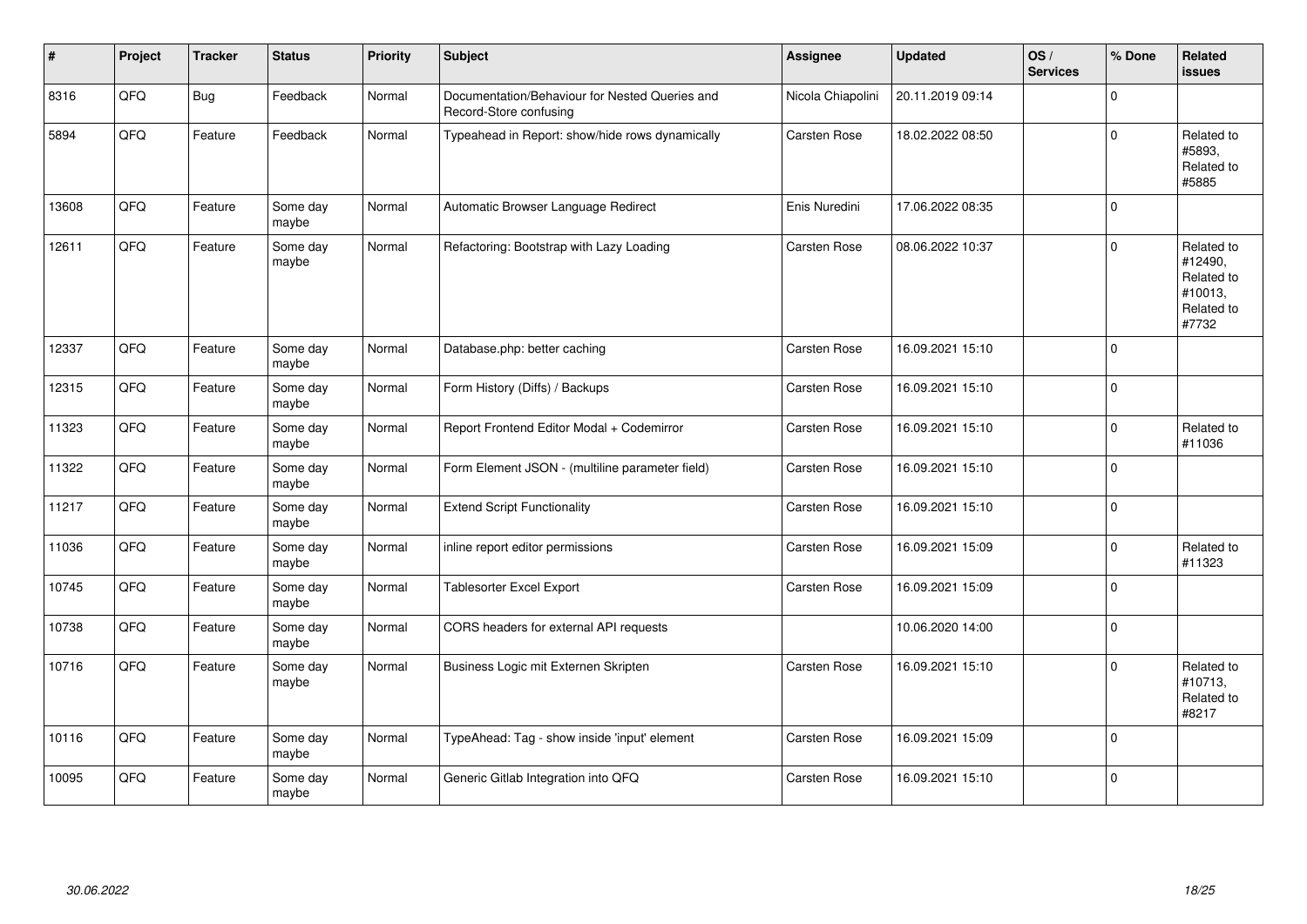| #     | Project | <b>Tracker</b> | <b>Status</b>     | <b>Priority</b> | <b>Subject</b>                                                           | Assignee            | <b>Updated</b>   | OS/<br><b>Services</b> | % Done      | Related<br><b>issues</b>                                              |
|-------|---------|----------------|-------------------|-----------------|--------------------------------------------------------------------------|---------------------|------------------|------------------------|-------------|-----------------------------------------------------------------------|
| 10013 | QFQ     | Feature        | Some day<br>maybe | Normal          | FE.typ=editor: CodeMirror                                                | Carsten Rose        | 08.06.2022 10:37 |                        | $\mathbf 0$ | Related to<br>#12611,<br>Related to<br>#12490,<br>Related to<br>#7732 |
| 9704  | QFQ     | Feature        | Some day<br>maybe | Normal          | Thumbnails Generieren beim Splitten von PDF Files                        | Carsten Rose        | 11.12.2019 16:01 |                        | $\mathbf 0$ |                                                                       |
| 9669  | QFQ     | <b>Bug</b>     | Some day<br>maybe | Normal          | Checkbox / Template Group: radio/checkbox visible broken<br>after 'add'  | Carsten Rose        | 16.06.2021 13:47 |                        | $\mathbf 0$ | Related to<br>#8091                                                   |
| 9579  | QFQ     | Feature        | Some day<br>maybe | Normal          | Multiform with Process Row                                               | Carsten Rose        | 11.12.2019 16:01 |                        | $\mathbf 0$ |                                                                       |
| 9281  | QFQ     | <b>Bug</b>     | Some day<br>maybe | Normal          | Allow STRICT_TRANS_TABLES                                                | Carsten Rose        | 02.01.2021 18:43 |                        | $\mathbf 0$ |                                                                       |
| 9130  | QFQ     | Feature        | Some day<br>maybe | Normal          | tablesorter: Automatic Row numbering / Zeilenummer                       | Benjamin Baer       | 01.02.2020 23:22 |                        | $\mathbf 0$ |                                                                       |
| 9126  | QFQ     | <b>Bug</b>     | Some day<br>maybe | Normal          | hidden Form elements are present in page source                          |                     | 02.01.2021 18:41 |                        | $\mathbf 0$ |                                                                       |
| 9024  | QFQ     | Bug            | Some day<br>maybe | Normal          | QFQ Einarbeitung                                                         |                     | 01.02.2020 15:56 |                        | $\mathbf 0$ |                                                                       |
| 9020  | QFQ     | <b>Bug</b>     | Some day<br>maybe | Normal          | radio mit buttonClass und dynamicUpdate lassen sich nicht<br>kombinieren |                     | 11.12.2019 16:01 |                        | $\mathbf 0$ |                                                                       |
| 8894  | QFQ     | Feature        | Some day<br>maybe | Normal          | Documentation Tags Usable in QFQ Application                             | <b>Carsten Rose</b> | 11.12.2019 16:01 |                        | $\mathbf 0$ |                                                                       |
| 8892  | QFQ     | Feature        | Some day<br>maybe | Normal          | Display and Edit SQL Comments in Form Editor                             | Carsten Rose        | 11.12.2019 16:01 |                        | $\mathbf 0$ |                                                                       |
| 8586  | QFQ     | Feature        | Some day<br>maybe | Normal          | QFQ: Enhance Error message for 'record not found'                        | Carsten Rose        | 16.09.2021 15:10 |                        | 0           |                                                                       |
| 8522  | QFQ     | Feature        | Some day<br>maybe | Normal          | build QFQ - npm warnings                                                 | Benjamin Baer       | 01.02.2020 23:19 |                        | 50          |                                                                       |
| 8520  | QFQ     | Feature        | Some day<br>maybe | Normal          | Bring QFQ to Composer                                                    | Carsten Rose        | 16.09.2021 15:10 |                        | $\mathbf 0$ |                                                                       |
| 8106  | QFQ     | <b>Bug</b>     | Some day<br>maybe | Normal          | Dynamic Update: Feld kann nicht auf empty zurückgesetzt<br>werden        | <b>Carsten Rose</b> | 11.12.2019 16:01 |                        | $\mathbf 0$ |                                                                       |
| 8101  | QFQ     | Feature        | Some day<br>maybe | Normal          | Password hash: support further hashing methods                           | Carsten Rose        | 16.09.2021 15:10 |                        | 0           |                                                                       |
| 8056  | QFQ     | Feature        | Some day<br>maybe | Normal          | Termin Organisation (Reservation)                                        |                     | 01.02.2020 23:19 |                        | 0           | Related to<br>#8658                                                   |
| 7921  | QFQ     | Feature        | Some day<br>maybe | Normal          | Rest API Export: URL kuerzer machen                                      |                     | 01.02.2020 23:19 |                        | $\mathbf 0$ |                                                                       |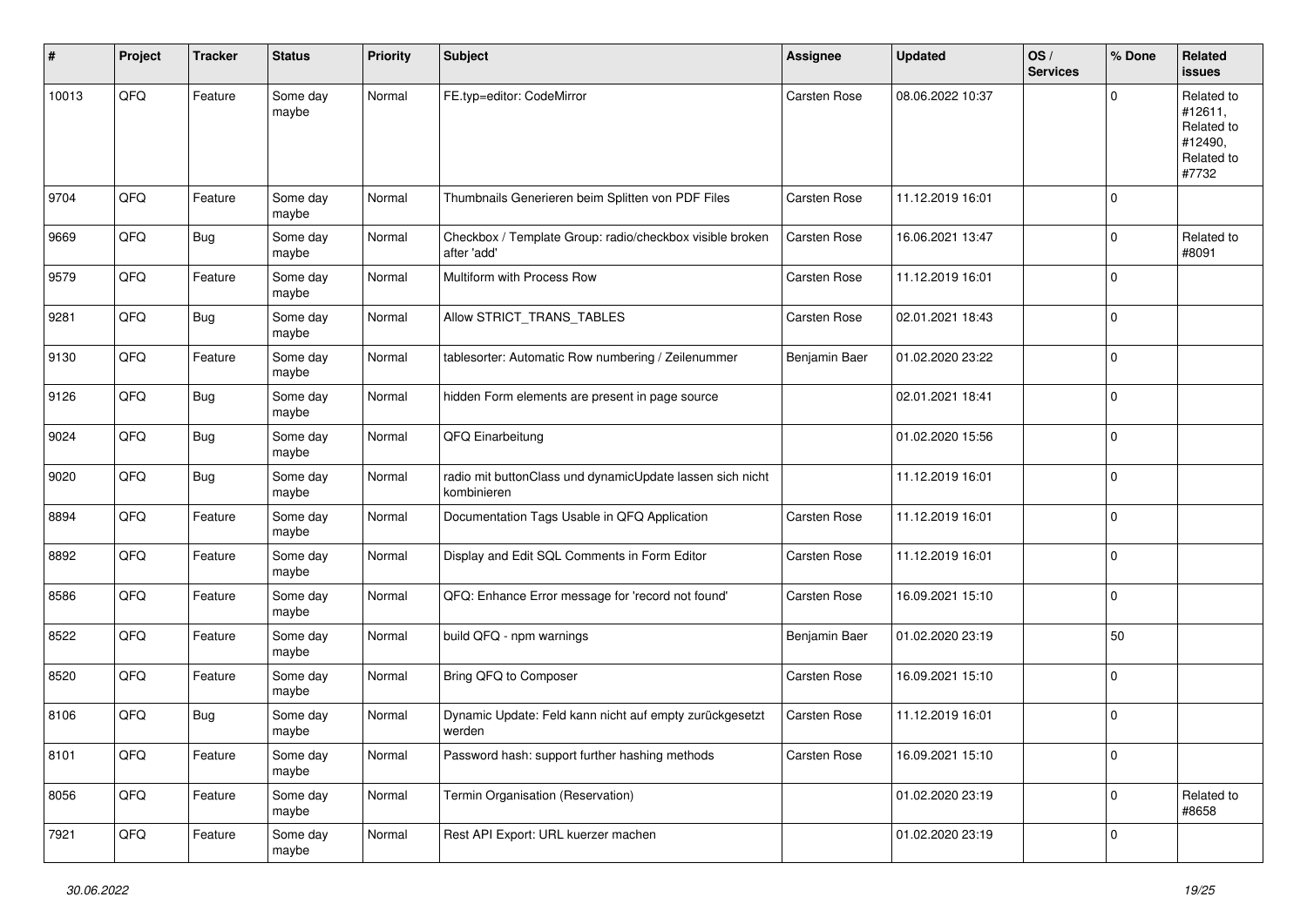| ∦    | Project | <b>Tracker</b> | <b>Status</b>     | <b>Priority</b> | <b>Subject</b>                                                                                 | <b>Assignee</b> | <b>Updated</b>   | OS/<br><b>Services</b> | % Done      | Related<br>issues                                                      |
|------|---------|----------------|-------------------|-----------------|------------------------------------------------------------------------------------------------|-----------------|------------------|------------------------|-------------|------------------------------------------------------------------------|
| 7732 | QFQ     | Feature        | Some day<br>maybe | Normal          | Javascript: Lazy Loading der add on libs                                                       | Benjamin Baer   | 08.06.2022 10:38 |                        | $\Omega$    | Related to<br>#12611,<br>Related to<br>#12490,<br>Related to<br>#10013 |
| 7453 | QFQ     | Feature        | Some day<br>maybe | Normal          | import / export forms QFQ                                                                      | Carsten Rose    | 16.09.2021 15:10 |                        | 0           |                                                                        |
| 7452 | QFQ     | Feature        | Some day<br>maybe | Normal          | automate deployment new QFQ version                                                            | Carsten Rose    | 16.09.2021 15:10 |                        | $\Omega$    |                                                                        |
| 7402 | QFQ     | <b>Bug</b>     | Some day<br>maybe | Normal          | thumbnail cache: outdated picture when permission denied<br>and permission resolved.           |                 | 01.02.2020 23:20 |                        | 0           |                                                                        |
| 7336 | QFQ     | Feature        | Some day<br>maybe | Normal          | PDF Upload: disallow PDFs with specific Meta information                                       | Carsten Rose    | 11.12.2019 16:01 |                        | $\mathbf 0$ |                                                                        |
| 7281 | QFQ     | <b>Bug</b>     | Some day<br>maybe | Normal          | Subrecords: on large screen separator line too short                                           |                 | 01.02.2020 23:19 |                        | 0           |                                                                        |
| 7278 | QFQ     | Feature        | Some day<br>maybe | Normal          | Form: Wert vordefinieren der immer gesetzt wird                                                |                 | 02.05.2021 09:27 |                        | $\mathbf 0$ |                                                                        |
| 7229 | QFQ     | Feature        | Some day<br>maybe | Normal          | New FormElement.type: Button                                                                   |                 | 01.02.2021 12:32 |                        | 0           |                                                                        |
| 7108 | QFQ     | Feature        | Some day<br>maybe | Normal          | <b>QFQ Wrap Elements</b>                                                                       |                 | 11.12.2019 16:01 |                        | 0           |                                                                        |
| 7107 | QFQ     | Feature        | Some day<br>maybe | Normal          | Showcase Registration Tool: Anmeldung / Administration :<br>Liste Anmeldungen / Emaileinaldung | Carsten Rose    | 11.12.2019 16:01 |                        | $\mathbf 0$ |                                                                        |
| 7106 | QFQ     | Feature        | Some day<br>maybe | Normal          | Beispiel Nummerierung von Rows in Report                                                       |                 | 11.12.2019 16:01 |                        | $\mathbf 0$ |                                                                        |
| 7105 | QFQ     | Feature        | Some day<br>maybe | Normal          | Beispiel wie man in einer zweiten Tabelle speichert.                                           |                 | 11.12.2019 16:01 |                        | 0           |                                                                        |
| 7104 | QFQ     | Feature        | Some day<br>maybe | Normal          | Manual: hint about escaping if '\r' appears in mail body                                       |                 | 11.12.2019 16:01 |                        | 0           |                                                                        |
| 7101 | QFQ     | <b>Bug</b>     | Some day<br>maybe | Normal          | 'form' in SIP and 'report' - breaks                                                            |                 | 01.02.2020 23:20 |                        | $\mathbf 0$ |                                                                        |
| 7100 | QFQ     | Feature        | Some day<br>maybe | Normal          | Download: log access, max downloads, time limit                                                |                 | 01.02.2020 23:19 |                        | 0           |                                                                        |
| 6992 | QFQ     | Feature        | Some day<br>maybe | Normal          | DB exception: Syntax Highlight                                                                 |                 | 11.12.2019 16:01 |                        | $\pmb{0}$   | Related to<br>#5450                                                    |
| 6972 | QFQ     | Feature        | Some day<br>maybe | Normal          | Fabric Clipboard / cross browser tab                                                           | Benjamin Baer   | 01.02.2020 23:21 |                        | 0           |                                                                        |
| 6970 | QFG     | Feature        | Some day<br>maybe | Normal          | tablesorter: default fuer 'sortReset' aendern von 'Ctrl' zu 'Alt'                              | Benjamin Baer   | 01.02.2020 23:21 |                        | $\pmb{0}$   |                                                                        |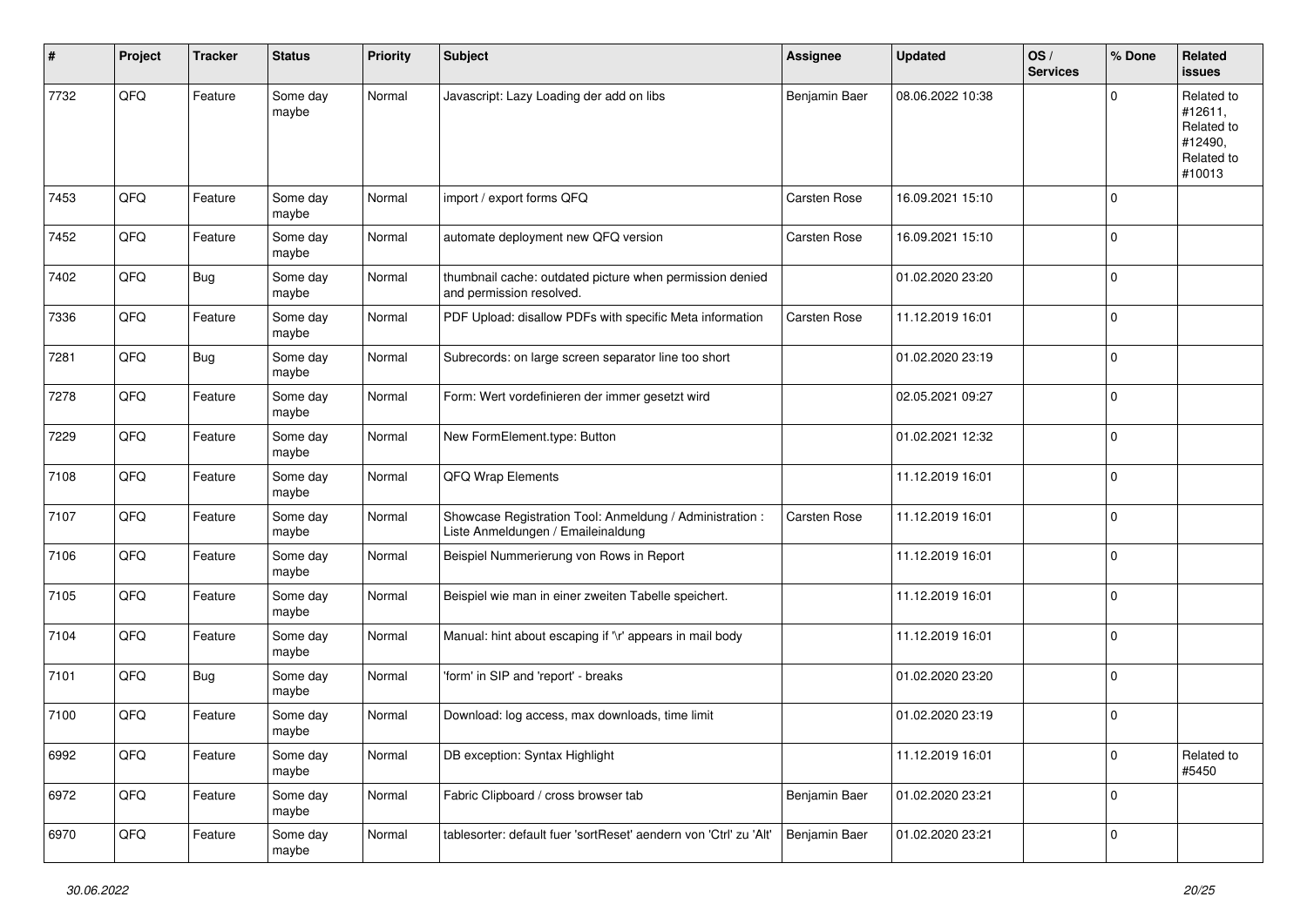| $\pmb{\#}$ | Project | <b>Tracker</b> | <b>Status</b>     | <b>Priority</b> | <b>Subject</b>                                                                    | Assignee            | <b>Updated</b>   | OS/<br><b>Services</b> | % Done       | <b>Related</b><br><b>issues</b> |
|------------|---------|----------------|-------------------|-----------------|-----------------------------------------------------------------------------------|---------------------|------------------|------------------------|--------------|---------------------------------|
| 6715       | QFQ     | Feature        | Some day<br>maybe | Normal          | Code-Refactoring: dbArray vereinheitlichen                                        | <b>Carsten Rose</b> | 11.12.2019 16:02 |                        | $\Omega$     |                                 |
| 6704       | QFQ     | Feature        | Some day<br>maybe | Normal          | Upload Mode: Bilder in Notizen rechts sollen aktuellen<br>Upload repräsentieren.  |                     | 01.02.2020 23:19 |                        | 0            | Related to<br>#3264             |
| 6515       | QFQ     | Feature        | Some day<br>maybe | Normal          | Formular: Felder dynamisch ein/ausblenden                                         |                     | 11.12.2019 16:02 |                        | $\Omega$     |                                 |
| 6299       | QFQ     | Feature        | Some day<br>maybe | Normal          | Attack detection: log table with invalid SIP access                               |                     | 11.12.2019 16:02 |                        | $\Omega$     | Related to<br>#3947             |
| 6288       | QFQ     | Feature        | Some day<br>maybe | Normal          | Best Practice: Erklaeren wie man ein Formular ganz in<br>'weiss' erstellen kann   |                     | 11.12.2019 16:02 |                        | $\mathbf 0$  |                                 |
| 6084       | QFQ     | Feature        | Some day<br>maybe | Normal          | New escape type: 'D' - convert date                                               |                     | 01.02.2020 23:19 |                        | $\mathbf{0}$ |                                 |
| 6083       | QFQ     | Feature        | Some day<br>maybe | Normal          | Dynamic Update: Value Check via SQL                                               |                     | 11.12.2019 16:02 |                        | $\mathbf 0$  |                                 |
| 5991       | QFQ     | <b>Bug</b>     | Some day<br>maybe | Normal          | URLs with ' ' or long parameter are problematic                                   | Carsten Rose        | 01.02.2020 23:19 |                        | $\mathbf{0}$ |                                 |
| 5983       | QFQ     | Feature        | Some day<br>maybe | Normal          | Form Submit (save & update): normalize date/-time FE                              | <b>Carsten Rose</b> | 01.02.2020 23:19 |                        | $\Omega$     |                                 |
| 5923       | QFQ     | Feature        | Some day<br>maybe | Normal          | fillStoreSystemBySqlLate                                                          |                     | 01.02.2020 23:19 |                        | $\mathbf 0$  |                                 |
| 5895       | QFQ     | Feature        | Some day<br>maybe | Normal          | Tutorial: List of all QFQ Features                                                |                     | 01.02.2020 23:19 |                        | $\mathbf 0$  |                                 |
| 5893       | QFQ     | Feature        | Some day<br>maybe | Normal          | Edit on double-click                                                              |                     | 01.02.2020 23:19 |                        | $\mathbf 0$  | Related to<br>#5894             |
| 5892       | QFQ     | Feature        | Some day<br>maybe | Normal          | QFQ should use T3 API to manipulate FE GROUP<br>membership                        |                     | 01.02.2020 23:20 |                        | $\mathbf 0$  |                                 |
| 5877       | QFQ     | <b>Bug</b>     | Some day<br>maybe | Normal          | FE.type=note:bsColumn strange behaviour                                           |                     | 01.02.2020 23:19 |                        | 0            |                                 |
| 5852       | QFQ     | Feature        | Some day<br>maybe | Normal          | Logging: mail.log / sql.log - im FE anzeigen und via AJAX<br>aktualisieren        | Carsten Rose        | 01.02.2020 23:19 |                        | $\Omega$     | Related to<br>#5885             |
| 5851       | QFQ     | Feature        | Some day<br>maybe | Normal          | Queue System implementieren: MQTT, RabbitMQ                                       |                     | 01.02.2020 23:20 |                        | $\Omega$     | Related to<br>#5715             |
| 5850       | QFQ     | Feature        | Some day<br>maybe | Normal          | Deployment: In QFQ Doc best practice fuer zeitgemaesses<br>Deployment beschreiben |                     | 01.02.2020 23:20 |                        | 0            |                                 |
| 5805       | QFQ     | Feature        | Some day<br>maybe | Normal          | TypeAHead SQL value instead of key stored                                         |                     | 01.02.2020 23:19 |                        | 0            | Related to<br>#5444             |
| 5783       | QFQ     | Feature        | Some day<br>maybe | Normal          | <b>BPMN View/Edit</b>                                                             |                     | 11.12.2019 16:02 |                        | $\Omega$     |                                 |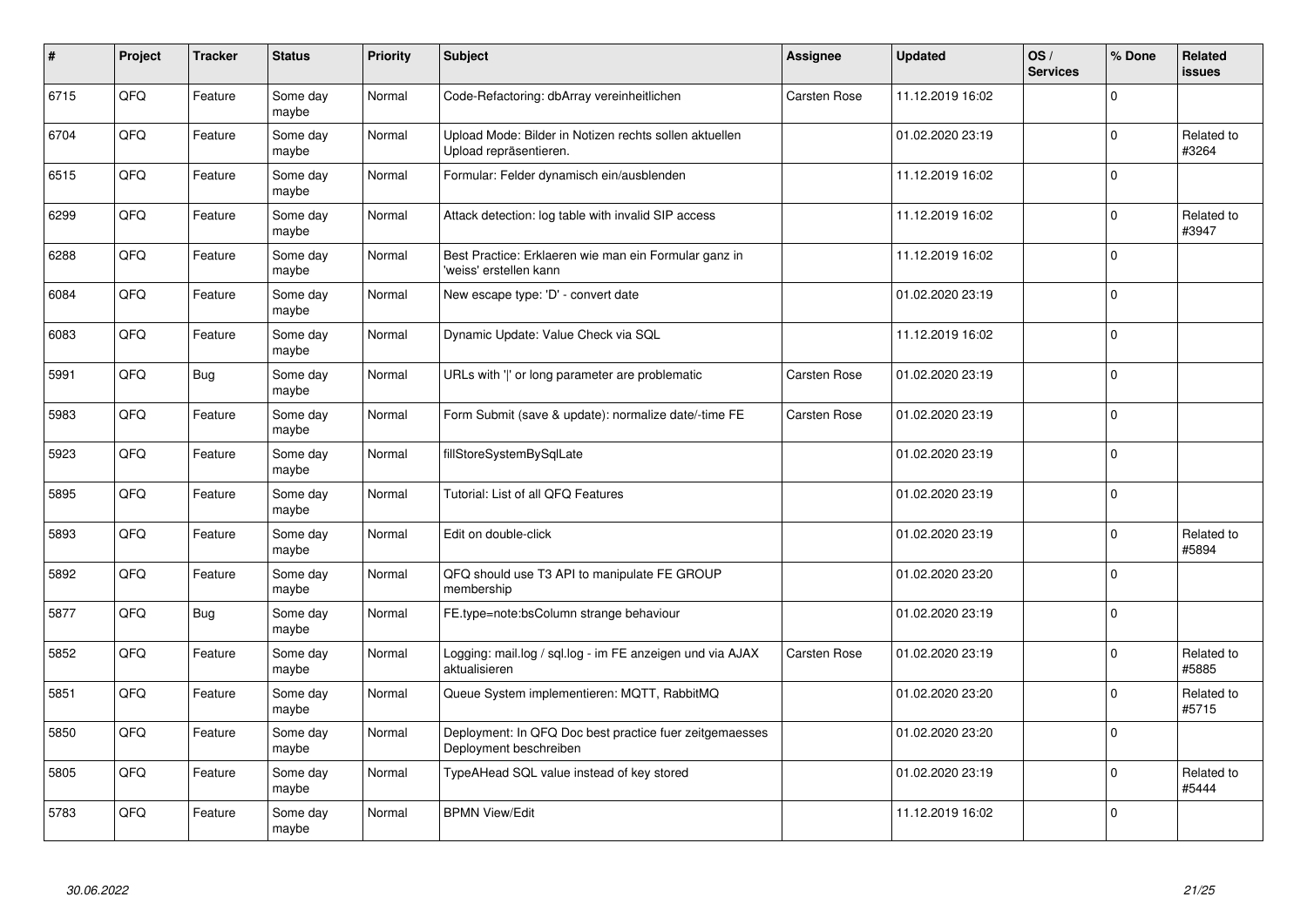| #    | Project | <b>Tracker</b> | <b>Status</b>     | <b>Priority</b> | <b>Subject</b>                                                                                                       | <b>Assignee</b> | <b>Updated</b>   | OS/<br><b>Services</b> | % Done      | Related<br>issues                           |
|------|---------|----------------|-------------------|-----------------|----------------------------------------------------------------------------------------------------------------------|-----------------|------------------|------------------------|-------------|---------------------------------------------|
| 5768 | QFQ     | Bug            | Some day<br>maybe | Normal          | '{{pageLanguage:T}}' missing if QFQ is called via api                                                                | Carsten Rose    | 01.02.2020 23:19 |                        | $\mathbf 0$ |                                             |
| 5706 | QFQ     | Bug            | Some day<br>maybe | Normal          | upload: fileDestination needs to be sanatized                                                                        | Carsten Rose    | 01.02.2020 23:19 |                        | $\mathbf 0$ |                                             |
| 5665 | QFQ     | Feature        | Some day<br>maybe | Normal          | Versuch das '{{!' nicht mehr noetig ist.                                                                             | Carsten Rose    | 01.02.2020 23:20 |                        | $\mathbf 0$ | Related to<br>#7432,<br>Related to<br>#7434 |
| 5579 | QFQ     | Feature        | Some day<br>maybe | Normal          | Enhance Doc / Presentation: variable type 'link column type'                                                         | Carsten Rose    | 01.02.2020 23:19 |                        | $\mathbf 0$ |                                             |
| 5557 | QFQ     | <b>Bug</b>     | Some day<br>maybe | Normal          | Form load: STORE_RECORD filled, but should be empty                                                                  | Carsten Rose    | 01.02.2020 23:19 |                        | 0           |                                             |
| 5548 | QFQ     | Feature        | Some day<br>maybe | Normal          | 801 Textfiles/Scriptfiles als Thumbnail                                                                              | Carsten Rose    | 07.03.2022 16:26 |                        | $\mathbf 0$ |                                             |
| 5480 | QFQ     | Feature        | Some day<br>maybe | Normal          | QFQ: Dokumentation mit Screenshots versehen                                                                          | Carsten Rose    | 01.02.2020 23:20 |                        | $\mathbf 0$ | Related to<br>#9879                         |
| 5455 | QFQ     | Feature        | Some day<br>maybe | Normal          | Mail Redirects grld abhaengig                                                                                        |                 | 01.02.2020 23:20 |                        | $\mathbf 0$ |                                             |
| 5452 | QFQ     | Feature        | Some day<br>maybe | Normal          | Thumbnails from PDF: bad quality                                                                                     |                 | 01.02.2020 23:20 |                        | $\mathbf 0$ |                                             |
| 5428 | QFQ     | Feature        | Some day<br>maybe | Normal          | secure thumbnail: late render on access.                                                                             | Carsten Rose    | 01.02.2020 23:20 |                        | $\mathbf 0$ |                                             |
| 5389 | QFQ     | Feature        | Some day<br>maybe | Normal          | QFQ Design: Multline label / note                                                                                    | Benjamin Baer   | 01.02.2020 23:19 |                        | $\mathbf 0$ |                                             |
| 5342 | QFQ     | Feature        | Some day<br>maybe | Normal          | link - with HTML Attributes                                                                                          |                 | 01.02.2020 23:20 |                        | $\mathbf 0$ | Related to<br>#14077                        |
| 5160 | QFQ     | Feature        | Some day<br>maybe | Normal          | QFQ collaborative / together.js, ShareJS, y-js, collaborative,                                                       |                 | 11.12.2019 16:02 |                        | $\mathbf 0$ |                                             |
| 5132 | QFQ     | Feature        | Some day<br>maybe | Normal          | Error Message sendmail missing attachment: more details                                                              | Carsten Rose    | 01.02.2020 23:19 |                        | $\mathbf 0$ |                                             |
| 5129 | QFQ     | Feature        | Some day<br>maybe | Normal          | Reports: SQL fuer x Achse und y Achse                                                                                |                 | 11.12.2019 16:02 |                        | $\mathbf 0$ |                                             |
| 5024 | QFQ     | Feature        | Some day<br>maybe | Normal          | Fabric: Generate PDF with edits                                                                                      | Benjamin Baer   | 01.02.2020 23:20 |                        | $\mathbf 0$ | Related to<br>#10704                        |
| 5021 | QFQ     | <b>Bug</b>     | Some day<br>maybe | Normal          | FE.typ=extra - during save displays error 'datum2' already<br>filled in STORE_SIP - the value is stored nevertheless | Carsten Rose    | 01.02.2020 23:19 |                        | $\mathbf 0$ | Related to<br>#3875                         |
| 4974 | QFQ     | Feature        | Some day<br>maybe | Normal          | Long polling - inform all listening clients of changes                                                               |                 | 11.12.2019 16:02 |                        | $\mathbf 0$ |                                             |
| 4956 | QFO     | Feature        | Some day<br>maybe | Normal          | Sendmail: Benutzerdefinierte Headers                                                                                 | Carsten Rose    | 11.12.2019 16:02 |                        | $\mathbf 0$ |                                             |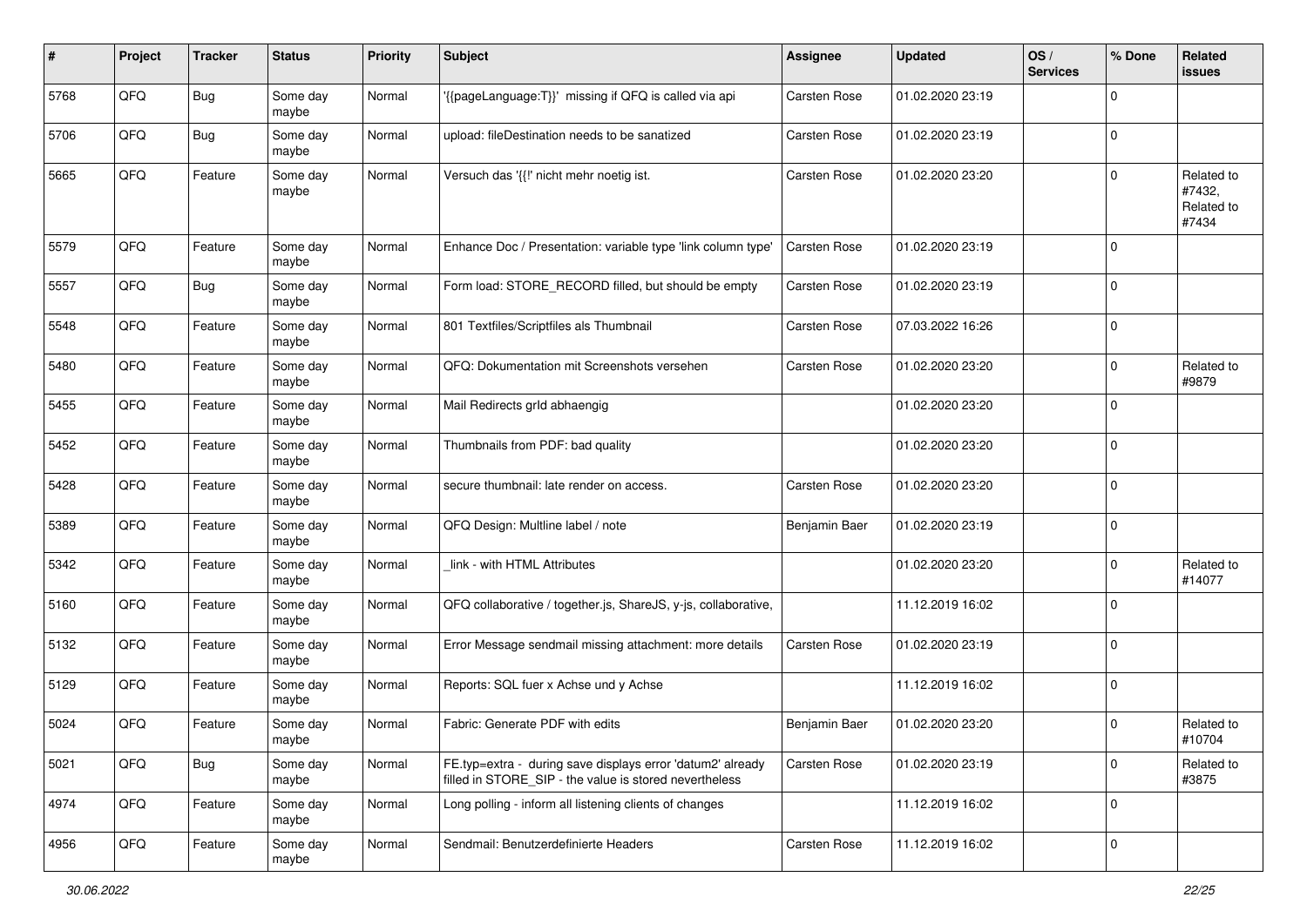| ∦    | Project | <b>Tracker</b> | <b>Status</b>     | <b>Priority</b> | <b>Subject</b>                                                                                                                                                | <b>Assignee</b>     | <b>Updated</b>   | OS/<br><b>Services</b> | % Done      | Related<br><b>issues</b>                       |
|------|---------|----------------|-------------------|-----------------|---------------------------------------------------------------------------------------------------------------------------------------------------------------|---------------------|------------------|------------------------|-------------|------------------------------------------------|
| 4872 | QFQ     | Feature        | Some day<br>maybe | Normal          | Fields of Typo3 page available in STORE_TYPO3                                                                                                                 | <b>Carsten Rose</b> | 01.02.2020 23:19 |                        | 0           |                                                |
| 4869 | QFQ     | Feature        | Some day<br>maybe | Normal          | Dynamic Update (show, hide, readonly?, required?) for<br>Template Group Elements                                                                              | <b>Carsten Rose</b> | 01.02.2020 23:19 |                        | 0           | Related to<br>#4865                            |
| 4839 | QFQ     | Feature        | Some day<br>maybe | Normal          | qfq-handle in <head> Abschnitt</head>                                                                                                                         | Carsten Rose        | 11.12.2019 16:02 |                        | 0           |                                                |
| 4816 | QFQ     | Feature        | Some day<br>maybe | Normal          | Templates for QFQ Reports (Tables, Radios, )                                                                                                                  |                     | 01.02.2020 23:20 |                        | 0           |                                                |
| 4771 | QFQ     | Bug            | Some day<br>maybe | Normal          | qfq: select-down-values empty after save (edit-form for<br>program administrators)                                                                            | Carsten Rose        | 01.02.2020 23:20 |                        | 0           | Related to<br>#4549, Has<br>duplicate<br>#4282 |
| 4757 | QFQ     | Feature        | Some day<br>maybe | Normal          | Test subrecord: download links ok? Links ok?                                                                                                                  | Carsten Rose        | 01.02.2020 23:20 |                        | $\mathbf 0$ |                                                |
| 4719 | QFQ     | Feature        | Some day<br>maybe | Normal          | Custom Message in Client in case of 'Browser tab close,<br>modification will be lost'                                                                         |                     | 01.02.2020 23:20 |                        | 0           |                                                |
| 4659 | QFQ     | Bug            | Some day<br>maybe | Normal          | infoButtonExtra                                                                                                                                               | <b>Carsten Rose</b> | 01.02.2020 23:20 |                        | 0           |                                                |
| 4652 | QFQ     | Feature        | Some day<br>maybe | Normal          | UZH CD: Weiterleitung auf benutzerdefinierte 403/404 Seite                                                                                                    | <b>Carsten Rose</b> | 01.02.2020 23:20 |                        | 0           |                                                |
| 4651 | QFQ     | <b>Bug</b>     | Some day<br>maybe | Normal          | "Loading document" Modal wird angezeigt bei uzhcd type=2<br>Ansicht                                                                                           | Carsten Rose        | 01.02.2020 23:20 |                        | 0           |                                                |
| 4650 | QFQ     | Feature        | Some day<br>maybe | Normal          | Convert html to doc/rtf                                                                                                                                       | <b>Carsten Rose</b> | 01.02.2020 23:20 |                        | 0           | Related to<br>#10704                           |
| 4640 | QFQ     | Feature        | Some day<br>maybe | Normal          | Rename System Forms                                                                                                                                           |                     | 01.02.2020 23:20 |                        | 0           |                                                |
| 4627 | QFQ     | Feature        | Some day<br>maybe | Normal          | dbupdate: all tables - check 'create', 'modified' if it is possible<br>to change to default 'CURRENT_TIMESTAMP' and modified<br>'ON UPDATE CURRENT_TIMESTAMP' |                     | 01.02.2020 23:20 |                        | 0           |                                                |
| 4626 | QFQ     | Feature        | Some day<br>maybe | Normal          | Mobile View: 'classBody=qfq-form-right' makes no sense                                                                                                        |                     | 01.02.2020 23:20 |                        | $\Omega$    |                                                |
| 4606 | QFQ     | Feature        | Some day<br>maybe | Normal          | link: qualifier to render bootstrap button                                                                                                                    | Carsten Rose        | 01.02.2020 23:19 |                        | $\Omega$    |                                                |
| 4583 | QFQ     | i Bug          | Some day<br>maybe | Normal          | Dynamic Update bei TypeAhead Feldern                                                                                                                          | Carsten Rose        | 01.02.2020 23:19 |                        | $\pmb{0}$   |                                                |
| 4551 | QFQ     | Feature        | Some day<br>maybe | Normal          | Set 'pills' via dynamicUpdate to show/hide/disabled                                                                                                           |                     | 01.02.2020 23:20 |                        | 0           | Related to<br>#3752                            |
| 4549 | QFQ     | <b>Bug</b>     | Some day<br>maybe | Normal          | TemplateGroups: FE.type SELECT loose selected value<br>after save                                                                                             | Carsten Rose        | 01.02.2020 23:20 |                        | 0           | Related to<br>#4548,<br>Related to<br>#4771    |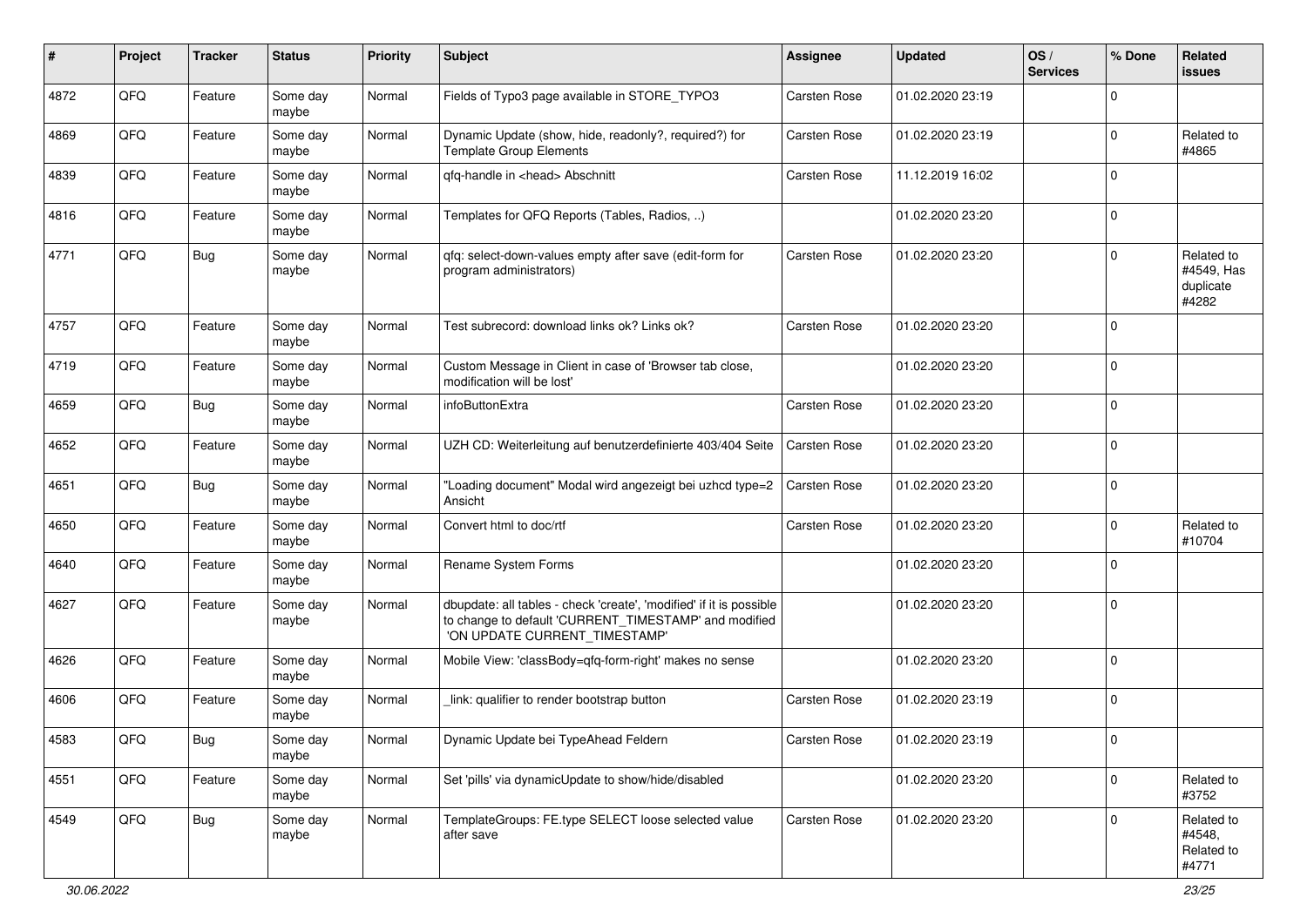| #    | Project | <b>Tracker</b> | <b>Status</b>     | <b>Priority</b> | <b>Subject</b>                                                                                                                                           | <b>Assignee</b> | <b>Updated</b>   | OS/<br><b>Services</b> | % Done      | Related<br><b>issues</b>                    |
|------|---------|----------------|-------------------|-----------------|----------------------------------------------------------------------------------------------------------------------------------------------------------|-----------------|------------------|------------------------|-------------|---------------------------------------------|
| 4546 | QFQ     | Bug            | Some day<br>maybe | Normal          | NH: SIP storage is destroyed                                                                                                                             |                 | 01.02.2020 23:20 |                        | $\mathbf 0$ |                                             |
| 4536 | QFQ     | Feature        | Some day<br>maybe | Normal          | FE upload: problem with delete if mutliple uploads an<br>FE.name="                                                                                       |                 | 01.02.2020 23:20 |                        | $\mathbf 0$ |                                             |
| 4528 | QFQ     | Bug            | Some day<br>maybe | Normal          | extraButtonLock mit SQLAhead Bug                                                                                                                         | Carsten Rose    | 01.02.2020 23:19 |                        | $\mathbf 0$ |                                             |
| 4454 | QFQ     | Bug            | Some day<br>maybe | Normal          | Required Elements: multiple elements in a row - whole row<br>marked if only one input is empty.                                                          | Benjamin Baer   | 01.02.2020 23:20 |                        | $\mathbf 0$ |                                             |
| 4446 | QFQ     | Feature        | Some day<br>maybe | Normal          | New FE get same feldContainerId as last modifed FE                                                                                                       |                 | 01.02.2020 23:20 |                        | $\mathbf 0$ |                                             |
| 4445 | QFQ     | Feature        | Some day<br>maybe | Normal          | template group: Option to simulate fieldset                                                                                                              |                 | 28.06.2021 14:11 |                        | $\mathbf 0$ |                                             |
| 4444 | QFQ     | Feature        | Some day<br>maybe | Normal          | FE.type=upload: detect mime type                                                                                                                         |                 | 11.12.2019 16:02 |                        | $\mathbf 0$ | Related to<br>#4303                         |
| 4443 | QFQ     | Feature        | Some day<br>maybe | Normal          | Form: multiple secondary tables                                                                                                                          |                 | 01.02.2020 23:20 |                        | $\mathbf 0$ |                                             |
| 4442 | QFQ     | Feature        | Some day<br>maybe | Normal          | Special Column Name: _link - new symbol G (Glyph) to<br>choose any available symbol                                                                      |                 | 11.12.2019 16:02 |                        | $\mathbf 0$ |                                             |
| 4441 | QFQ     | Bug            | Some day<br>maybe | Normal          | \$_SERVER Vars sollten nur aus dem Store genommen<br>werden - Code entsprechend anpassen.                                                                |                 | 11.12.2019 16:02 |                        | $\mathbf 0$ |                                             |
| 4440 | QFQ     | Feature        | Some day<br>maybe | Normal          | Manual.rst: explain how to. expand PHP Session to 4h                                                                                                     |                 | 11.12.2019 16:02 |                        | $\mathbf 0$ |                                             |
| 4439 | QFQ     | Feature        | Some day<br>maybe | Normal          | Log: report all actions fired by an FE Element, incl. the<br>original directive (slaveld, sqlInsert, )                                                   |                 | 01.02.2020 23:20 |                        | $\Omega$    | Related to<br>#4432,<br>Related to<br>#5458 |
| 4435 | QFQ     | Feature        | Some day<br>maybe | Normal          | Report: striptags - specify allowed tags                                                                                                                 |                 | 01.02.2020 23:20 |                        | $\mathbf 0$ |                                             |
| 4433 | QFQ     | Feature        | Some day<br>maybe | Normal          | Log when SIP will be destroyed by QFQ for any (security)<br>reason                                                                                       |                 | 01.02.2020 23:20 |                        | $\Omega$    | Related to<br>#4432,<br>Related to<br>#5458 |
| 4420 | QFQ     | Feature        | Some day<br>maybe | Normal          | Client: Local Storage - store the changes of a form, local in<br>the browser.                                                                            | Benjamin Baer   | 11.12.2019 16:02 |                        | 0           |                                             |
| 4398 | QFQ     | <b>Bug</b>     | Some day<br>maybe | Normal          | Typeahead: mouse click in a prefilled input opens a single<br>item dropdown with the current value - click on it seems to<br>set the value, not the key. | Benjamin Baer   | 01.02.2020 23:20 |                        | 0           | Related to<br>#4457                         |
| 4365 | QFQ     | Feature        | Some day<br>maybe | Normal          | Multi Language: new way of config                                                                                                                        | Carsten Rose    | 01.02.2020 23:20 |                        | $\mathbf 0$ |                                             |
| 4349 | QFQ     | Feature        | Some day<br>maybe | Normal          | link download: downloaded external URL to<br>deliver/concatenate - check mimetipe and handle it correctly                                                | Carsten Rose    | 11.12.2019 16:02 |                        | 0           |                                             |